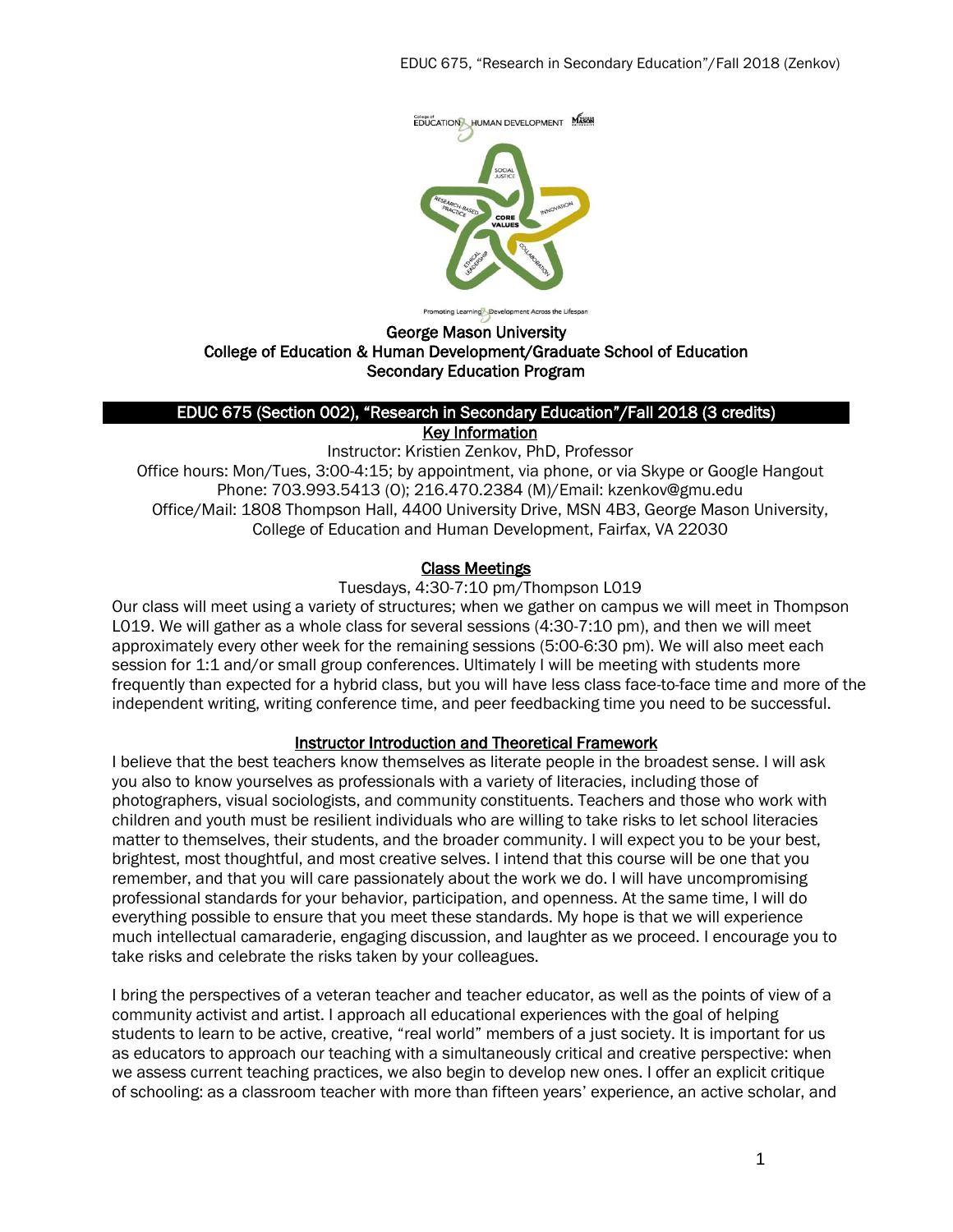an advocate for children and youth and schools, playing a critical role is my right and responsibility. It is my hope that you will take on this same role.

Perhaps most importantly to you, I have spent my school and university teaching career working across school and university settings with a wide range of children and youth, so I am confident that I will be able to support you in this class. Finally, much as you as university students must be concerned with your own development and others' assessments of your class efforts, I am committed to my growth as a teacher and teacher educator. I will ask for your support in my research as I study your inquiry processes and as I begin to author (or co-author, with you) a book exploring how best to help early career teachers conduct action, teacher, or practitioner research.

I will ask you to think of the teaching strategies we use in class and that you plan to use as research interventions in your own classroom in three categories, which are framed by an assessment-driven, "backwards" design:

- 1) "Ways Out": What is the student's "way out" of the text or activity with which you are asking them to engage? That is, what artifacts and demonstrations will the student complete to exhibit her/his comprehension of the key ideas that they are encountering? How will you assess students' knowledge, skills, and attitudes? How will students demonstrate their retention of and relationship to the material?
- 2) "Ways In": What is the student's "way in" to this text or activity? That is, how are you approaching the student's natural interests in or motivations for this assignment? Think about how you might use the student's existing "literacies" to do this. What specific strategies will you use?
- 3) "Ways Through": What are students' "ways through" this text or activity? That is, what strategies and tools are you giving students to make sense of and understand the sources you are using with this assignment? How will students translate the material into their own terms?

#### Prerequisites/Corequisites

Pre-requisites: EDCI 790 and licensure; enforced by registration system

# Catalogue Description

The exit requirement (the Action/Teacher/Practitioner Impact Presentation) is submitted during the semester the candidate is enrolled in EDUC 675. This course helps beginning teachers become more effective by critiquing various research paradigms, reviewing the research literature, and systematically collecting and interpreting evidence to improve practice. EDUC 675 emphasizes linking evidence of student learning to make informed instructional decisions. Specifically, this course is designed to help beginning teachers understand and enact concepts and principles of action, teacher, or practitioner research in secondary classrooms. Students will learn how to identify and use research literature and systematic evidence to improve practice with a focus on students' learning. *Note: This course requires that you have access to a classroom or appropriate research site to conduct your research. If you do not have your own classroom, you will need to let me know during our first class. I will suggest alternative arrangements, but these will still require that you conduct research in a classroom setting on a teaching strategy.*

#### Course Overview

Teachers are often encouraged to implement "research-based" practices, required to attend workshops where research findings are presented, provided with lists of books that synthesize research, and asked to suggest changes in practice based on the implications of research. Although these practices have their usefulness, the assumption implicit in much of the discourse surrounding educational research is that teachers are *consumers* and/or *objects* of research, rather than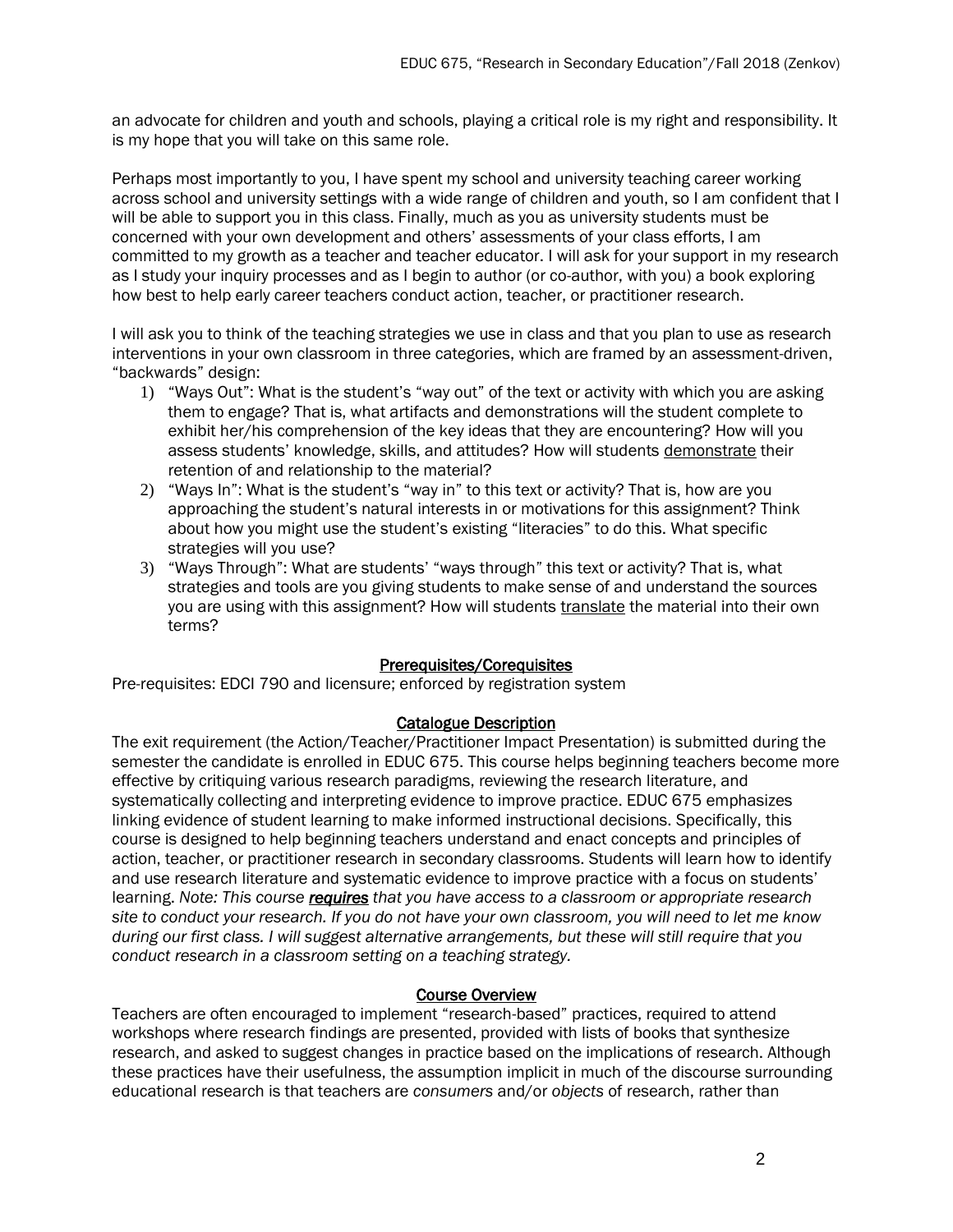*producers* of research. The past two decades have seen a growing movement to upend those assumptions through an emphasis on the importance of action, teacher, or practitioner research. Thus, the research and theory we will read and the methodologies with which we will engage are those associated with action, teacher, or practitioner research (i.e., research conducted by teachers for professional purposes). Action, teacher, or practitioner research positions teachers as *producers* of knowledge—professionals who can learn about and improve their practice by studying important questions that grow from their own experiences and observations.

This class is designed to support you in using and building on the ideas and content you have encountered in your previous coursework. Most importantly, the course assists you as you consider ways to better support children and youth. In other words, your current and future students are at the center of our work. Toward these ends, the course requires you to conceptualize, design, and begin to implement an original research project in your school/classroom. Only if we attempt to live these action, teacher, or practitioner research processes in this course will you be able to use them eventually in your own teaching practices. Thus, for every activity in this course, you must act and study with multiple lenses—as a student, teacher, and advocate. Although the work required to achieve these goals is intensive, the course is designed to provide you with much support. You will need to hit the ground running, starting your research project early, and working on it steadily. Through our readings, we will explore research methodologies, analyses of the history and impact of action, teacher, and practitioner research, and the efforts of other action, teacher, and practitioner researchers. Our readings and discussions will help you develop your own rationale and "road map" for your project. We will dig into readings together, write often and share our writing with one another, and support each other in our research goals.

#### Course Delivery

The primary purpose of this course is for you to learn how to conduct action, teacher, or practitioner research and apply it in your classroom in order to improve your teaching and your students' learning. As noted above, this course is approximately 50% face-to-face and 50% online and is considered a hybrid course. This course is student-centered and will be conducted using a projectbased approach. Your research questions and methodology will be the focus of the course and will drive readings, classroom discussions, peer review activities, reflections, and the action, teacher, or practitioner research project that you complete. The purpose of the draft research project sections and the peer review sessions will be to support completion of our action, teacher, or practitioner research projects and provide opportunities for us to learn about and analyze methods and techniques of action, teacher, or practitioner research. You will have the opportunity to construct knowledge and critically reflect on the research process as you complete the action, teacher, or practitioner research proposal and report, and then prepare your "Action/Teacher/Practitioner Research Impact Presentation" for graduation.

The course will be delivered through a variety of online, face-to-face, and individualized instructional approaches. You will be expected to post your own assignments and respond to peers' feedback by the end of each designated class week (midnight US eastern standard time each Tuesday). During class meetings there will be large group, small group, and individual activities. Online classes are considered regular instructional time and the assignments given are the equivalent of a full in-class session. The online classes involve research, use of professional web sites, peer review, email with the instructor and classmates, readings, writing reflections, and other assignments. GMU's Blackboard course framework will be used regularly throughout the course, and you will also be required to use Google Drive to upload and share drafts of your research project with me and a small group of your peers. Your GMU email address is required for communication with the course instructor and must be active by the first week of class. Please inform me of any accessibility problems the first day of class.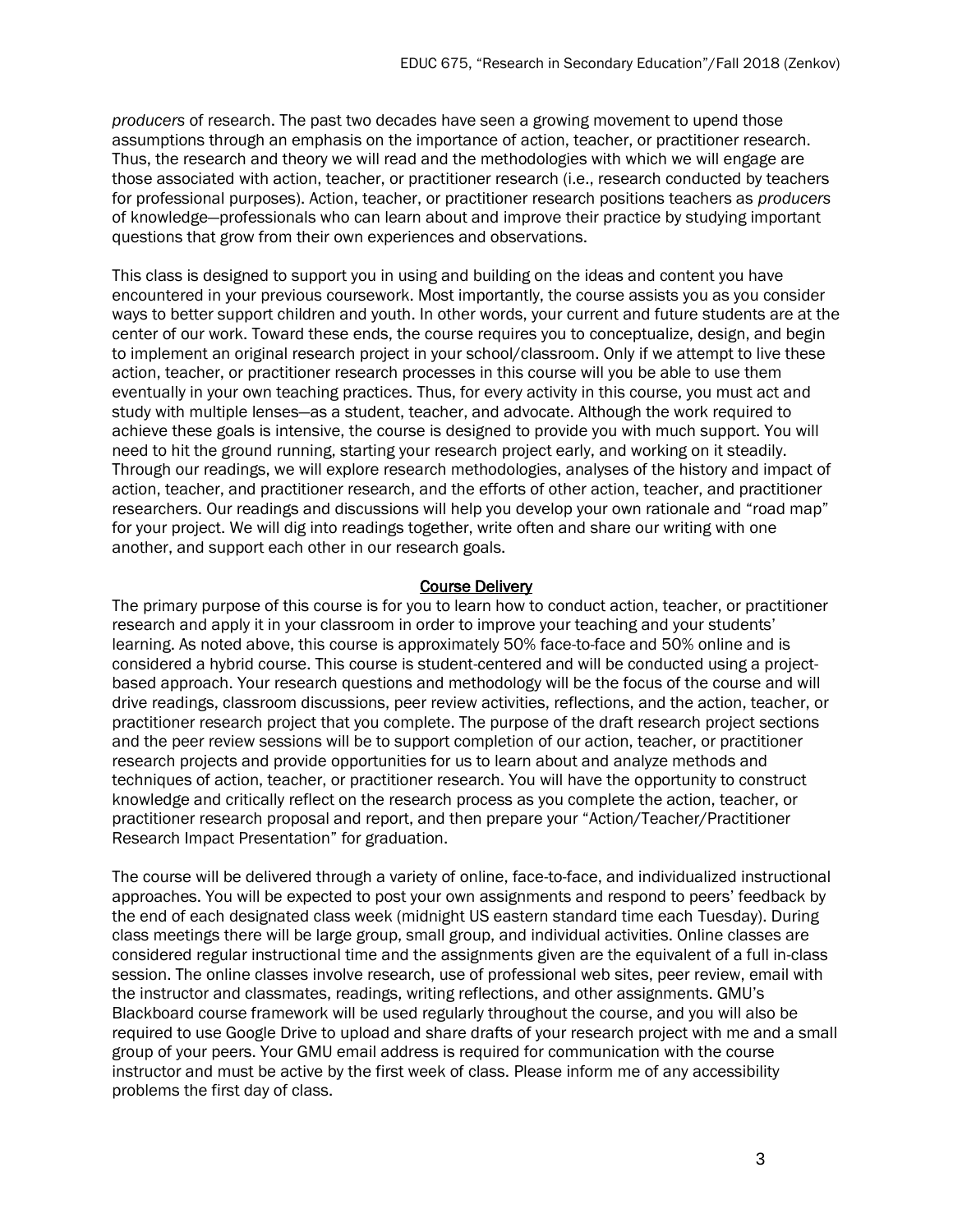Participants conduct independent research, as well as communicate with each other and the instructor via electronic media. In general, we will engage in four activities during our time together:

- 1) Mini-lectures, activities, and discussions related to research methods led by the instructor and course participants and supported by course text and selected readings
- 2) Discussions of the week's readings led by the instructor and course participants
- 3) Class and peer review group meetings in which students concentrate on selected readings, provide feedback and support for each other's writing and research processes, and share how they have presented their research efforts to authentic audiences

4) Individual, small group, and whole group meetings to discuss research efforts Please note that because you have much to learn from each other, and because teaching is often a collaborative effort, you will frequently work in groups. This will give you a chance to share ideas, be exposed to a range of perspectives and experiences, and support each other as you continue to develop your teaching and researching skills.

# Course Outcomes and Objectives

This course is designed to enable students to:

- 1) demonstrate an understanding of the process and components used in action, teacher, or practitioner research by conducting and assessing a chosen scholarly inquiry situated in their classroom and impact on students' learning (research-based practice; innovation)
- 2) prepare a research proposal which makes explicit links between theory and practice (research-based practice)
- 3) examine ethical considerations when conducting action, teacher, or practitioner research (research-based practice; social justice)
- 4) conduct action/teacher/practitioner research which includes: research question(s), research proposal; review of related literature; methods; data collection/analysis; findings; discussion of impact on students, teachers, and the education field (research-based practice)
- 5) participate in critical and collaborative inquiries to gain multiple perspectives in interpreting research and for validation and peer review of research (collaboration; ethical leadership)
- 6) demonstrate integration of national and state standards for content and pedagogy as related to their research question(s) by reflecting on their own teaching practice and its impact on students' learning (SPA standards respective to students' discipline)
- 7) demonstrate skills in the application of technology and use of resources in action, teacher, or practitioner research (innovation)

Students will achieve these outcomes through the following objectives:

- 1) Prepare a research proposal that includes the research context, a problem statement, a research question and outcomes, and a data collection plan that makes explicit links between theory and practice. Students will brainstorm (in whole class and small group settings), give peer feedback online, self-reflect, and post a viable plan to conduct a research study in the classroom. Students will access resources and references, and conduct a review of the literature. The proposal will be judged on its viability and level of practical application, given the time constraints of the semester.
- 2) Conduct an action/teacher/practitioner research project in a local school or classroom. Students will prepare all data collection instruments to conduct the study. Prior to implementation, data collection instruments will be reviewed by peers and the instructor. Students will be assigned to research teams that will troubleshoot and provide support as data is collected. Results will be shared and students will provide feedback to each other on the presentation and interpretation of data.
- 3) Review professional strengths and weaknesses of the action/teacher/practitioner research process through peer review and self-assessment. Students will provide regular online feedback to their peers on their drafts/revisions of their research projects.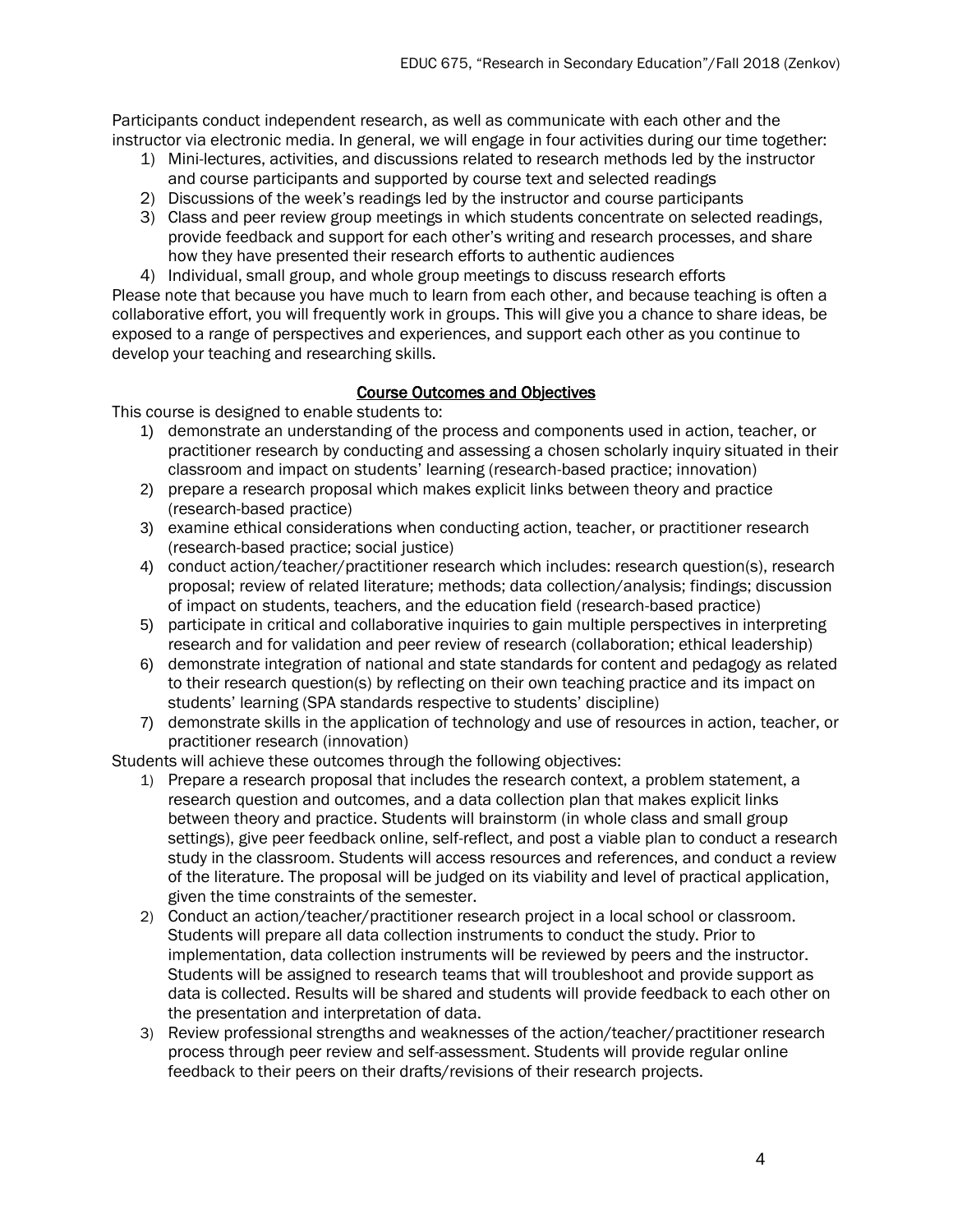- 4) Write an action/teacher/practitioner research report (using APA format) that includes the context for the study, research question(s) and outcomes, a review of related literature, methodology, data collection/analysis, implications, limitations, and an action plan. Students will review example research reports from prior semesters. Students will upload drafts of their complete report and its sections to Google Drive for peer and instructor review and feedback using the rubric used to assess the report. Students will present a summary of their report to their peers in brief in-class presentations.
- 5) Work to identify one authentic, alternative, preferably contemporary media-based method through which you will share the results of your action, teacher, or practitioner research findings. Design and enact a presentation that moves the public understanding of your study and its findings along. You might highlight the very importance of action, teacher, or practitioner research or summarize the findings of your research efforts.

# Relationships to Professional Standards

By the end of this course students will demonstrate an understanding and application of subject area standards aligned with the National Content Standards and identified by their Specialized Professional Association (SPA):

- Social studies teachers: National Council for the Social Studies, [http://www.ncss.org](http://www.ncss.org/)
- English teachers: National Council of Teachers of English, [http://www.ncte.org](http://www.ncte.org/)
- Math teachers: National Council of Teachers of Mathematics, [http://www.nctm.org](http://www.nctm.org/)
- Science teachers: National Science Teachers Association, [http://www.nsta.org](http://www.nsta.org/)

Students should also have an understanding of and be able to apply the teaching and learning standards as outlined by the Interstate New Teacher Assistance and Support Consortium (INTASC):

- [https://ccsso.org/sites/default/files/2017-](https://ccsso.org/sites/default/files/2017-12/2013_INTASC_Learning_Progressions_for_Teachers.pdf)
	- [12/2013\\_INTASC\\_Learning\\_Progressions\\_for\\_Teachers.pdf](https://ccsso.org/sites/default/files/2017-12/2013_INTASC_Learning_Progressions_for_Teachers.pdf)

Finally, students should be aware of the skills framework of the Partnership for 21st Century Skills and the professional guidelines offered by the National Board for Teaching Standards:

<http://www.nbpts.org/national-board-standards>

# Required Texts and Materials

# *Textbooks/General Readings*

- Bautista, M.A., Bertrand, M., Morrell, E., Scorza, D., Matthew, C. (2013). Participatory action research and youth: Methodological insights from the Council of Youth Research. *Teachers College Record, 115,* 1-23. Note: This article will be provided electronically.
- Lattimer, H. & Caillier, S. (2015). *Surviving and thriving with teacher action research: Reflections and advice from the field.* New York: Peter Lang.
- Rooney, K. (2017). The Never Ending Reflection Story, Math Edition: Students see themselves as learners. Unpublished masters action/teacher/practitioner research project. Note: This paper will be provided electronically.
- Zenkov, K., Pellegrino, A., Sell, C., Biernesser, S., & McCamis, M. (2015). Picturing kids and "kids" as researchers: Preservice teachers and effective writing instruction for diverse youth and English language learners. *The New Educator*. Note: This article will be provided electronically.
- *\*Note: Other text readings will be provided electronically.*

# *English Exemplar Action/Teacher/Practitioner Papers*

- Atallah, M. (2016). *Social Justice and Student Engagement*. Unpublished masters action/teacher/practitioner research project. Note: This paper will be provided electronically.
- Bradshaw, L. (2017). *Fostering Student-Centered Active Learning: How Does it Impact Comprehension, Engagement, & Motivation?* Unpublished masters

action/teacher/practitioner research project. Note: This paper will be provided electronically.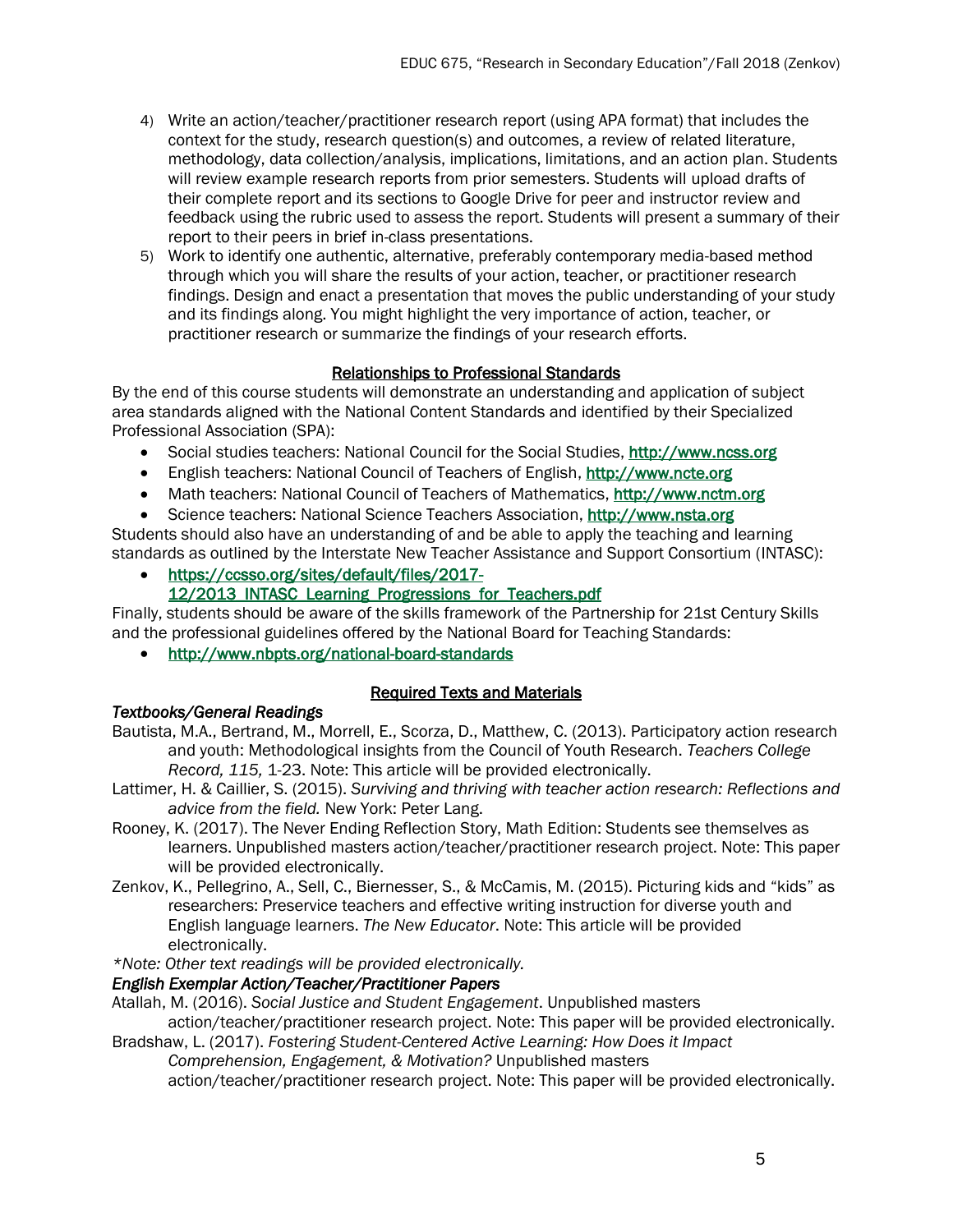- Dwyer, E. (2014). *Reading techniques and popular culture*. Unpublished masters action/teacher/practitioner research project. Note: This paper will be provided electronically.
- Howick, D. (2016). *Determining the Appropriate Usage Level of Technology in the English Classroom.*  Unpublished masters action/teacher/practitioner research project. Note: This paper will be provided electronically.
- Kendrick, L. (2016). *Bellringers and Journaling: English Class as a Tool for Personal Growth.* Unpublished masters action/teacher/practitioner research project. Note: This paper will be provided electronically.
- Lima-Whitney, A. (2014). *Proofreading understanding, attitudes & practice.* Unpublished masters action/teacher/practitioner research project. Note: This paper will be provided electronically.
- Mitro, C. (2014). *Effective Strategies for Teaching Shakespeare: Getting High School Students to Connect With and Internalize the Bard.* Unpublished masters action/teacher/practitioner research project. Note: This paper will be provided electronically.
- Newman, K. (2015). *Empowering Student Voice by Applying a Social Justice Perspective to the Study of Literature.* Unpublished masters action/teacher/practitioner research project. Note: This paper will be provided electronically.
- Patterson, J. (2014). *Effects of reading interventions on reading comprehension, reading fluency, and attitudes toward reading.* Unpublished masters action/teacher/practitioner research project. Note: This paper will be provided electronically.
- Riddick, A. (2016). *Meaningful Feedback in Today's Classrooms.* Unpublished masters action/teacher/practitioner research project. Note: This paper will be provided electronically.
- Slater, B. (2017). *Student-Centered Goal Setting and Pursuing Skills in the Classroom.* Unpublished masters action/teacher/practitioner research project. Note: This paper will be provided electronically.
- Steele, L. (2015). *Literacy Skills, Self-Efficacy and Self-Reflection.* Unpublished masters action/teacher/practitioner research project. Note: This paper will be provided electronically.
- Tate, M. (2016). *"Imagination on Paper": How Creative Writing Warm-ups Can Be Used Effectively in an English Classroom.* Unpublished masters action/teacher/practitioner research project. Note: This paper will be provided electronically.
- Townsend, S. (2013). *ANOTHER homework assignment? Increasing homework motivation in the middle school classroom.* Unpublished masters action/teacher/practitioner research project. Note: This paper will be provided electronically.

#### *Social Studies Exemplar Action/Teacher/Practitioner Papers*

- Aguirre, R. (2015). *Comparing the Effectiveness of Guided Notes in Traditional and Block Schedule Classes.* Unpublished masters action/teacher/practitioner research project. Note: This paper will be provided electronically.
- Barton, S. (2014). *Effectiveness of Informal Mentoring on Vulnerable Learners.* Unpublished masters action/teacher/practitioner research project. Note: This paper will be provided electronically.
- Green, O. (2016). *Integrating Technology as a Student Motivator.*Unpublished masters action/teacher/practitioner research project. Note: This paper will be provided electronically.
- Travis, M. (2017). *Implications of a 1:1 Laptop Initiative in High School Classrooms.* Unpublished masters action/teacher/practitioner research project. Note: This paper will be provided electronically.
- Viccora, M. (2016). *A Ticket to Rise: How Focusing on Fundamental Study Skills May Lead to Better Multiple-Choice Test Results, Improved Study Habits, Increased Confidence, and All of the Above.* Unpublished masters action/teacher/practitioner research project. Note: This paper will be provided electronically.
- Weatherholtz, N. (2015). *Types of Assessments in a Classroom of Diverse Learners.* Unpublished masters action/teacher/practitioner research project. Note: This paper will be provided electronically.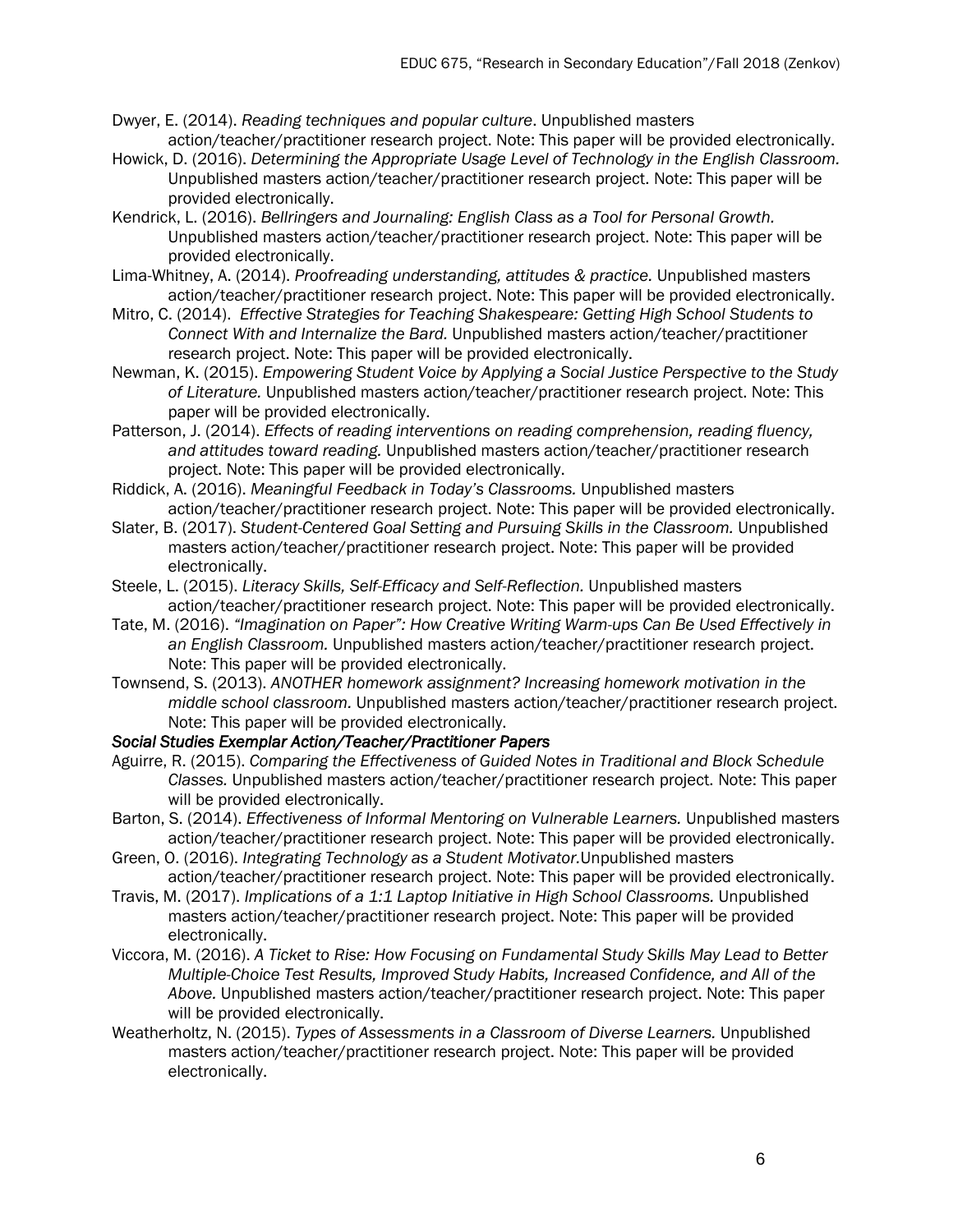## *Science Exemplar Action/Teacher/Practitioner Papers*

- Araneo, K. (2016). *Implementing Goal Setting Strategies in an Online Learning-Centered Classroom to Build Motivation and Promote Student Success.* Unpublished masters action/teacher/practitioner research project. Note: This paper will be provided electronically.
- Leathart, S. (2012). *A Slice of Pizza: The Use of Authentic Contexts in a High School Biology Class.* Unpublished masters action/teacher/practitioner research project. Note: This paper will be provided electronically.
- McNeive, R. (2015). *Supportive Study Groups and its Impact on Academic Achievement.* Unpublished masters action/teacher/practitioner research project. Note: This paper will be provided electronically.
- Polen, C. (2014). *Particle physics: An essential and engaging part of the program.* Unpublished masters action/teacher/practitioner research project. Note: This paper will be provided electronically.
- Snow, L. (2015). *Explicit Teaching of Reading Comprehension Strategies to Improve Content Literacy in Biology.* Unpublished masters action/teacher/practitioner research project. Note: This paper will be provided electronically.
- Sutton, M. (2015). *Classroom Climate Interventions: Building a Sense of Community in the Classroom.* Unpublished masters action/teacher/practitioner research project. Note: This paper will be provided electronically.
- Walsleben, K. (2012). *Student-teacher relationships and their effect on student engagement and achievement.* Unpublished masters action/teacher/practitioner research project. Note: This paper will be provided electronically.

### *Math Exemplar Action/Teacher/Practitioner Papers*

- Baney, C. (2015). *Understanding the Numbers through the Words: Improving Literacy in the Math Classroom.* Unpublished masters action/teacher/practitioner research project. Note: This paper will be provided electronically.
- Brand, M. (2014). *Station teaching co-teaching method.* Unpublished masters action/teacher/practitioner research project. Note: This paper will be provided electronically.
- Hahne, C. (2012). *Confidence + Good Grades = Success!: Defining and Promoting Student Success in Mathematics Through the Use of Self-Monitoring and Progress Tracking*. Unpublished masters action/teacher/practitioner research project. Note: This paper will be provided electronically.
- Koca, J. (2017). *Students' Mathematics Identities: Cultivating a Sense of Belonging in a Math Classroom.* Unpublished masters action/teacher/practitioner research project. Note: This paper will be provided electronically.
- Long, L. (2013). *Mathematical proficiency through problem-solving.* Unpublished masters action/teacher/practitioner research project. Note: This paper will be provided electronically.

#### *ESOL Exemplar Action/Teacher/Practitioner Papers*

- Lancia, A. (2013). *Electronic Portfolios: 21st Century Assessment Tools for Early Childhood Learners.* Unpublished masters action/teacher/practitioner research project. Note: This paper will be provided electronically.
- McCusker, D. (2013). *Using movement to explicitly teach vocabulary to first grade English language learners.* Unpublished masters action/teacher/practitioner research project. Note: This paper will be provided electronically.
- Peckenham, E. (2013). *"I know that I'm use water for somethink": A study of self-assessment in a third grade science classroom.* Unpublished masters action/teacher/practitioner research project. Note: This paper will be provided electronically.
- Sharp, R. (2012). *Learn with your friends: Literature circles with English Language Learners in Africa*. Unpublished masters action/teacher/practitioner research project. Note: This paper will be provided electronically.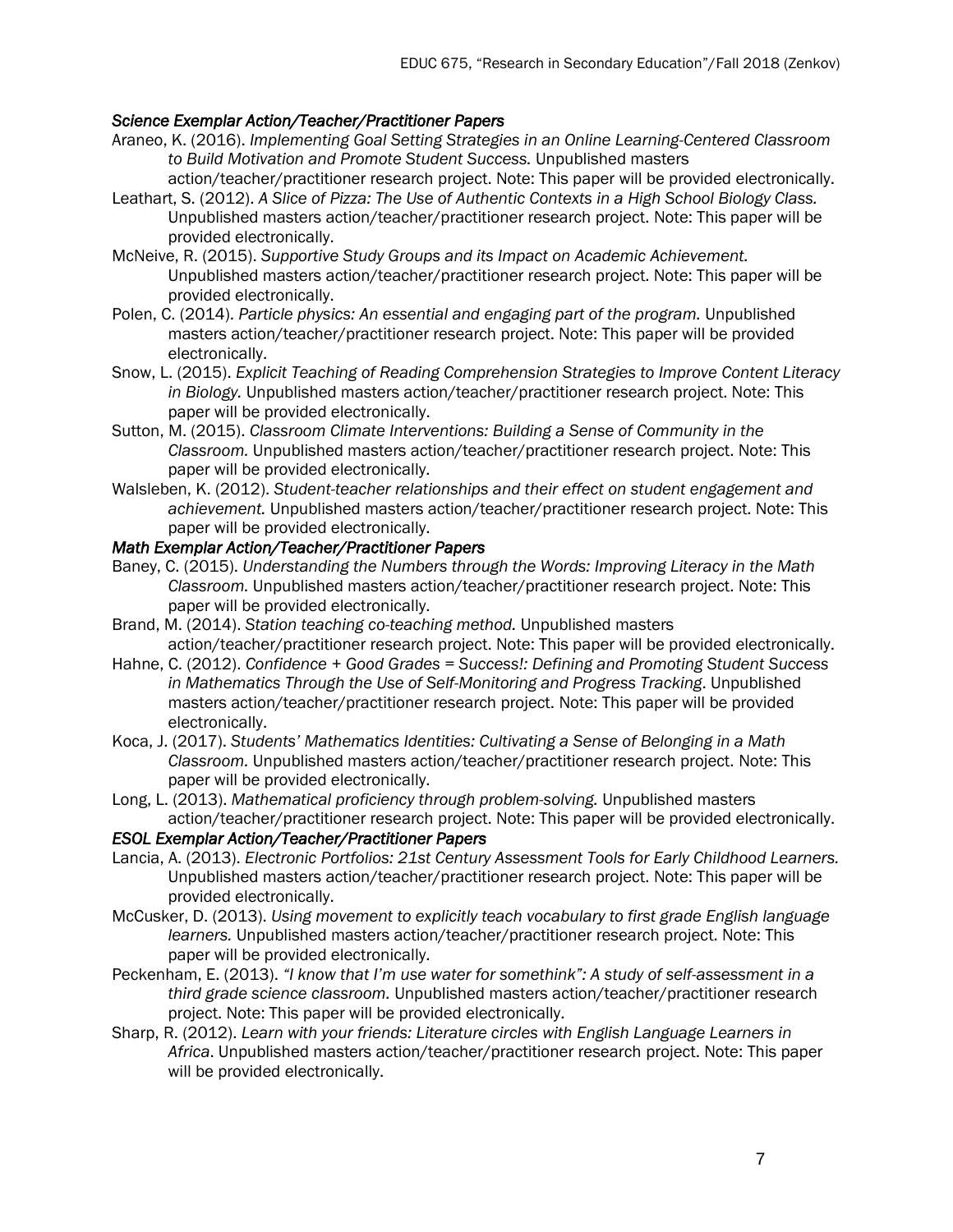Stone, K. (2013). *The "art" of mother tongue inclusion: Its effect on achievement, self-esteem and identity.* Unpublished masters action/teacher/practitioner research project. Note: This paper will be provided electronically.

Vranas, J. (2013). *Combating the "Bueller effect:" A study of the effects of homogeneous ability grouping on confidence and participation.* Unpublished masters action/teacher/practitioner research project. Note: This paper will be provided electronically.

*Note: Additional readings available online and/or in class; we may substitute other teacher research projects for those listed above, but these will also be provided electronically and free-of-charge. You will also need access to a computer, with web, email, and printing privileges.*

### Recommended Texts

American Psychological Association (2009). *Publication manual* (6th ed.). Washington, DC: American Psychological Association.

*Note: APA guidelines are available online at http://owl.english.purdue.edu/owl/resource/560/01/*

#### **Resources**

### *Articles and Books*

- Arhar, J., Holly, M. & Kasten, W. (2008). *Action research for teachers: Traveling the yellow brick road*, (3rd ed.). Upper Saddle River, New Jersey: Merrill Prentice Hall.
- Bell, J. (2005). *Doing your research project: A guide for first-time researchers in education and social science* (4th ed.). Buckingham, England: Open University Press.
- Bruce, S.M. & Pine, G. J. (2010). *Action research in special education: An inquiry approach for effective teaching and learning*. New York: Teacher's College Press.
- Chiseri-Strater, E. & Sunstein, B. (2006). *What works? A practical guide for teacher research.*  Heinemann. Note: Intro and sample chapter can be found at http://books.heinemann.com/shared/onlineresources/E00713/chapter9.pdf and ordered online at [http://books.heinemann.com/products/E00713.aspx.](http://books.heinemann.com/products/E00713.aspx)
- Cochran-Smith, M. & Lytle, S.L. (2009). *Inquiry as stance: Practitioner research in the next generation (practitioner inquiry)*. New York: Teachers College Press.
- Cook-Sather, A. (2009). *Learning from the student's perspective*: *A methods sourcebook for effective teaching.* Boulder, CO: Paradigm Publishers.

Dick, B. (2011). Action research literature 2008—2010: Themes and trends. *Action Research*, *9*(2), 122-143. doi: 10.1177/1476750310388055

Friedman, V. J., & Rogers, T. (2009). There is nothing so theoretical as good action research. *Action Research*, 7(1), 31-47. doi: 10.1177/1476750308099596

- Hubbard, R. & Power, B. (1999). *Living the questions: A guide for teacher researchers.* NY: Stenhouse Publishers.
- Hubbard, R. & Power, B. (2003). *The art of classroom inquiry: A handbook for teacher-researchers*. Portsmouth, NH: Heinemann.
- Kosnik, C., Beck, C., Freese, A.R., & Samaras, A.P. (Eds.), (2006). *Making a difference in teacher education through self-study: Studies of personal, professional, and program renewal*. Dordrecht, The Netherlands: Springer.
- Lebak, K. (2010). Can inquiry and reflection be contagious? Science teachers, students, and action research. Journal of Science Teacher Education. 21 (8), 953 - 970. Doi: 10.1007/s10972- 010-9216-x
- Leedy, P.D., and Ormrod, J.E. (2012). *Practical research: Planning and design* Upper Saddle River, NJ: Merrill.
- Marquez-Zenkov, K. (2007). Through city students' eyes: Urban students' beliefs about school's purposes, supports, and impediments. *Visual Studies, 22*(2), 138-154.
- Marquez-Zenkov, K., & Harmon, J.A. (2007). "Seeing" English in the city: Using photography to understand students' literacy relationships. *English Journal, 96*(6), 24-30.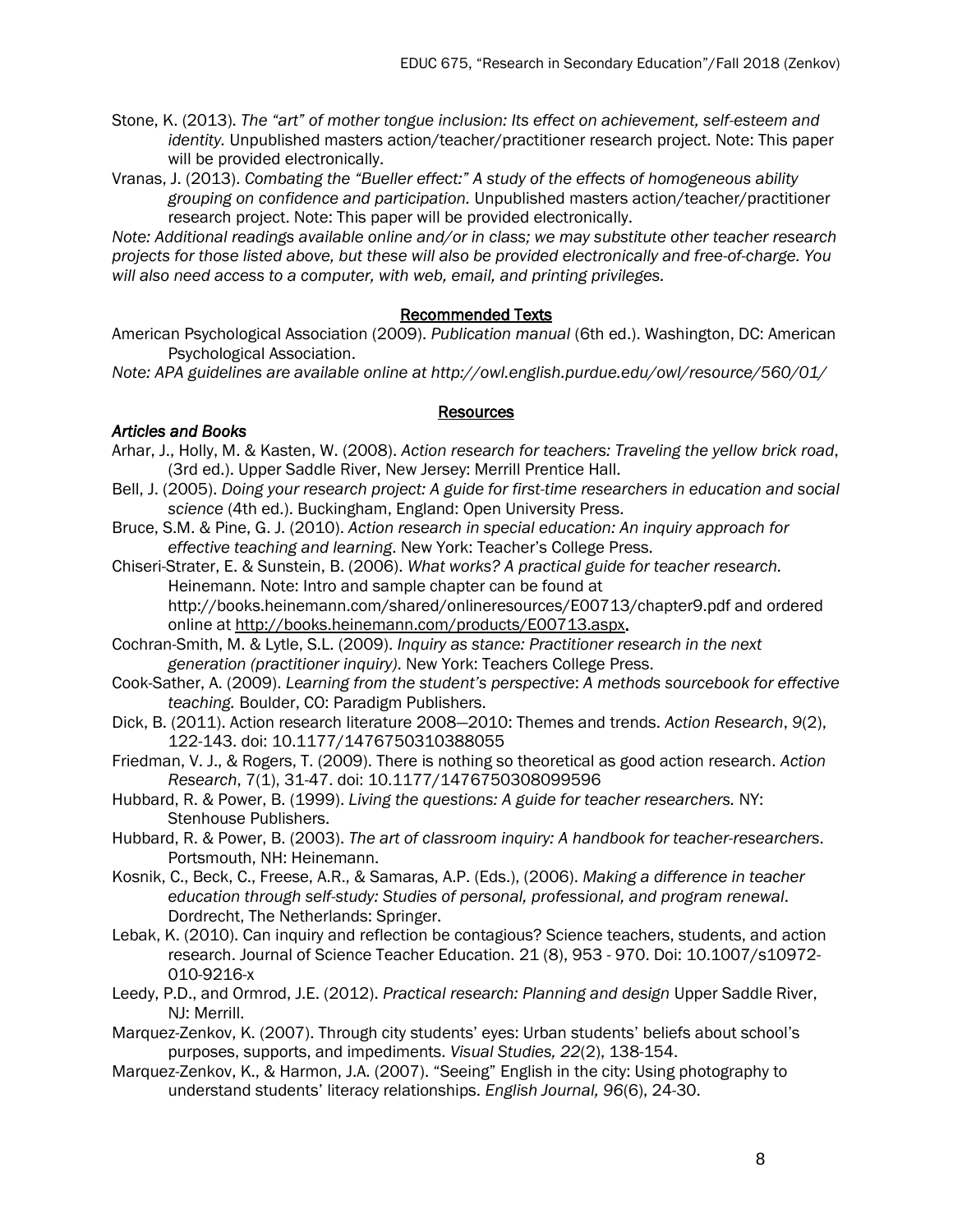- McNiff, J., & Whitehead, J. (2011). *All you need to know about action research* (2nd ed.). Thousand Oaks, CA: Sage.
- Mertler, C.A. (2013). *Action research: Improving schools and empowering* educators (4th ed.). Thousand Oaks, CA: Sage.
- Meyers, E. & Rust, F. (2003). *Taking action with teacher research*. Heinemann.
- Mills, G. E. (2010). *Action research: A guide for the teacher researcher* (4th ed.). Pearson
- Mitra, D. (2007). Student voice in school reform: From listening to leadership. In D. Thiessen & A. Cook-Sather (Eds.), *International handbook of student experience in elementary and secondary school*. Dordrecht, The Netherlands: Springer Publishers.
- Morrell, E. (2007). *Critical literacy and urban youth: Pedagogies of access, dissent, and liberation*. New York: Routledge.
- Pahl, K., & Pool, S. (2011). 'Living your life because it's the only life you've got': Participatory research as a site for discovery in a creative project in a primary school in Thurnscoe, UK. *Qualitative Research Journal*, 11(2), 17-37.
- Parsons, J., Hewson, K., Adrian, L, & Day, N. (2013). *Engaging in action research: A practical guide to teacher-conducted research for educators and school leaders*. Brush Education
- Razfar, A. (2011). Action research in urban schools: Empowerment, transformation, and challenges. *Teacher Education Quarterly, 38*(4), 25-44. Retrieved from http://search.proquest.com/docview/923754407?accountid=14541
- Rodgers, C. (2006). Attending to student voice: The role of descriptive feedback in learning and teaching. *Curriculum Inquiry, 36*(2), 209-237.
- Sagor, R. (2010). *Collaborative action research for professional learning communities*. Solution Tree.
- Samaras, A. P. (2011). *Self-study teacher research: Improving your practice through collaborative inquiry.* Thousand Oaks, CA: Sage.
- Samaras, A. P., Freese, A. R., Kosnik, C., & Beck, C. (Eds.) (2008). *Learning communities in practice.*  The Netherlands: Springer Press.
- Seidman, I. (2012). *Interviewing as qualitative research: A guide for researchers in education and the social sciences* (4th ed.). New York: Teachers College Press.
- Shagoury, R. & Power, B. (2012). *Living the questions: A guide for teacher researchers* (2nd ed.). NY: Stenhouse Publishers
- Singer, Jessica. (2006). *Stirring up justice: Writing and reading to change the world*. Portsmouth, NH: Heinemann. ISBN: 0325007470
- Strambler, M. J. (2013). Promoting student engagement through evidence-based action research with teachers. *Journal of Educational and Psychological Consultation. 23*(2), 87-114.
- Temple, C., Ogle, D., Crawford, A., Frepon, P. (2008): *All children read: Teaching for literacy in today's diverse classrooms*. Upper Saddle River, NJ: Pearson/Allyn & Bacon.
- Whitford, B. L. & Wood, D.R. (2010). *Teachers learning in community: Realities and possibilities*. Albany, NY: SUNY.
- Wyatt, M. (2011). Teachers researching their own practice*. ELT Journal. 65*(4), 417 42. doi: 10.1093/elt/ccq074
- Yonezawa, S., & Jones, M. (2007). Using student voices to inform and evaluate secondary school reform. In D. Thiessen & A. Cook-Sather (Eds.), *International handbook of student experience in elementary and secondary school* (pp. 681-710). The Netherlands: Springer Publishers.
- Zenkov, K., Harmon, J., van Lier, P., & Marquez, M. (2008). Picture this: Seeing diverse city students' ideas about schools' purposes, impediments, and supports. *Multicultural Perspectives*.

# *Qualitative Analysis*

- Bogdan, R. C., & Biklen, S. K. (2011). *Qualitative research for education: An introduction to theory and methods* (5th ed.). Boston, MA: Allyn & Bacon.
- Blair, J. Czaja, R., & Blair, E. A. (2014). *Designing surveys: A guide to decisions and procedures* (3rd ed.)*.* Thousand Oaks, CA: Pine Forge Press.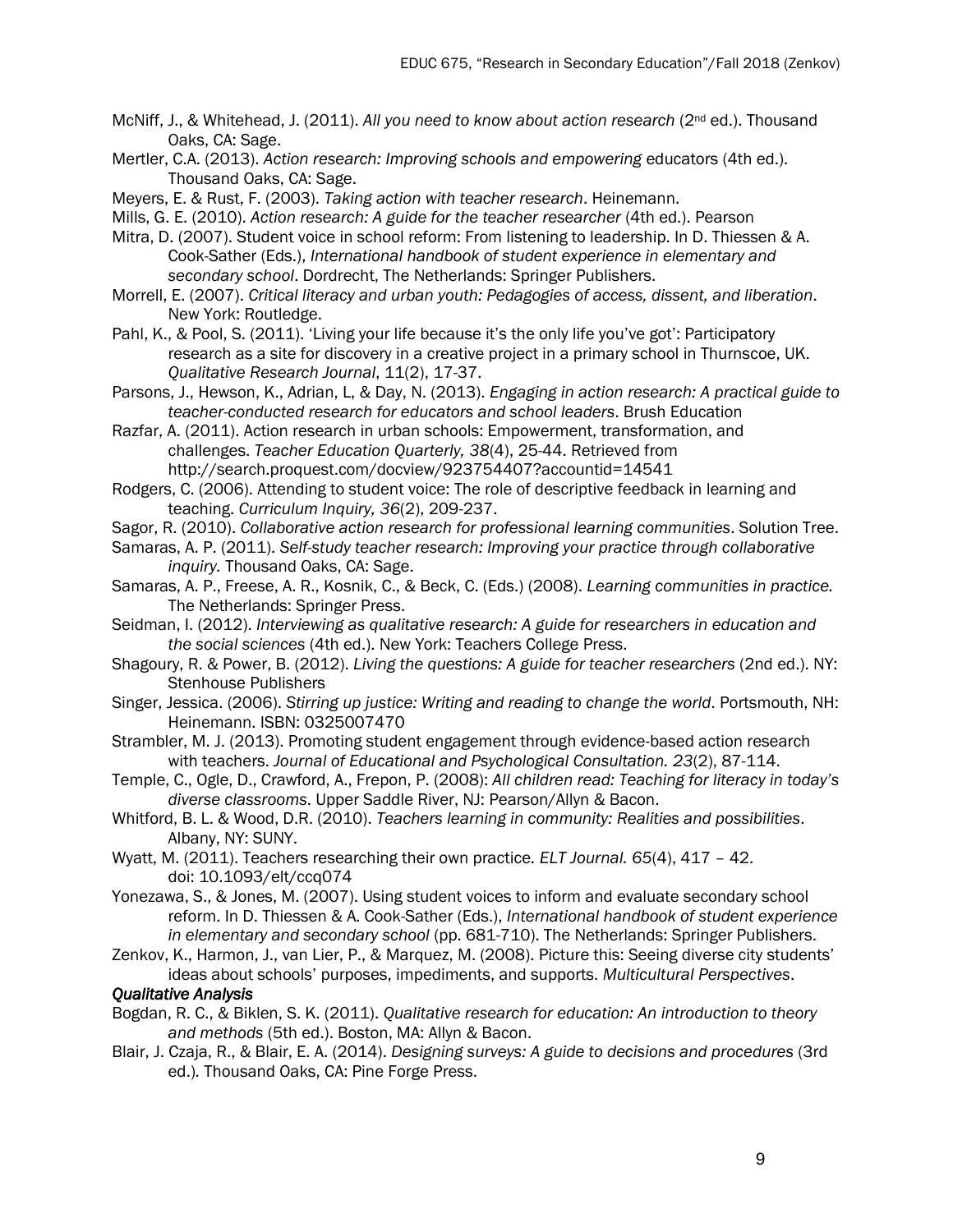- Maxwell, J.A. (2005). *Qualitative research design: An interactive approach* (2nd ed.). Thousand Oaks, CA: Sage.
- Miles, M. B., & Huberman, A. M. & Salda̴̴̴ña, J. (2013). *Qualitative data analysis* (3rd ed.). Thousand Oaks, CA: Sage.
- Strauss, A., & Corbin, J. (1990). *Basics of qualitative research: Grounded theory procedures and techniques*. Newbury Park, CA: Sage.

# *Quantitative Analysis and Statistics*

Bartz, A. E. (1999). *Basic statistical concepts (4th ed)*. Upper Saddle River, NJ: Merrill.

- Cronk, B. C. (2002). *How to use SPSS: A step-by-step guide to analysis and interpretation (2nd ed).*  Los Angeles, CA: Pyrczak Publishing.
- Rovessi, C., & Carroll, D. J. (2002). *Statistics made simple for school leaders.* Lanham, MD: Scarecrow Press.
- Salkind, N. (2010). *Statistics for people who (think they) hate statistics (4th ed.)*. Thousand Oaks, CA: Sage.

# *Research and Writing*

Booth, W.C., Colomb, G.G., & Williams, J.M. (2008). *The craft of research* (3rd ed.). Chicago, IL: The University of Chicago.

# *General Websites*

- George Mason University Library:<http://library.gmu.edu/>
- What Kids Can Do: [www.whatkidscando.org](http://www.whatkidscando.org/)
- Through Students' Eyes: [www.throughstudentseyes.org](http://www.throughstudentseyes.org/)

# *Action/Teacher/Practitioner Research/Research Websites*

- [http://gse.gmu.edu/research/tr/tr\\_action/](http://gse.gmu.edu/research/tr/tr_action/)
- <http://www.lupinworks.com/jn>
- <http://www.drawntoscience.org/educators/action-research/what-is-action-research.html>
- <http://www.accessexcellence.org/LC/TL/AR/>
- <http://www.standards.dfes.gov.uk/ntrp/>
- <http://www.teacherresearch.net/>

# *Data Collection Tools*

- Go to Googledocs, then "spreadsheets" to create survey
- **Survey Monkey: http://www.surveymonkey.com**

# *National Reports and Test Reporting Centers*

- The Nation's Report Card/National Assessment of Educational Progress: http://nces.ed.gov/nationsreportcard/
- National Center for Educational Statistics: http://nces.ed.gov/help/sitemap.asp
- TIMSS and PIRLS (The International Math and Science Study and International Literacy Study): http://www.timss.org/

# *Virginia State Standards*

 State of Virginia Standards of Learning Test Information: <http://www.doe.virginia.gov/testing/index.shtml>

# Tk20 Performance-Based Assessment Submission Requirement

Every student registered for any Secondary Education course with a required Tk20 performancebased assessment(s) (designated as such in the syllabus) is required to submit this/these assessment(s), the Teacher Research Project and Impact Presentation, to Tk20 through 'Assessments' in Blackboard (regardless of whether a course is an elective, a one-time course or part of an undergraduate minor). Failure to submit the assessment to Tk20 (through Blackboard) will result in the course instructor reporting the course grade as Incomplete (IN). Unless this grade is changed upon completion of the required Tk20 submission, the IN will convert to an F nine weeks into the following semester.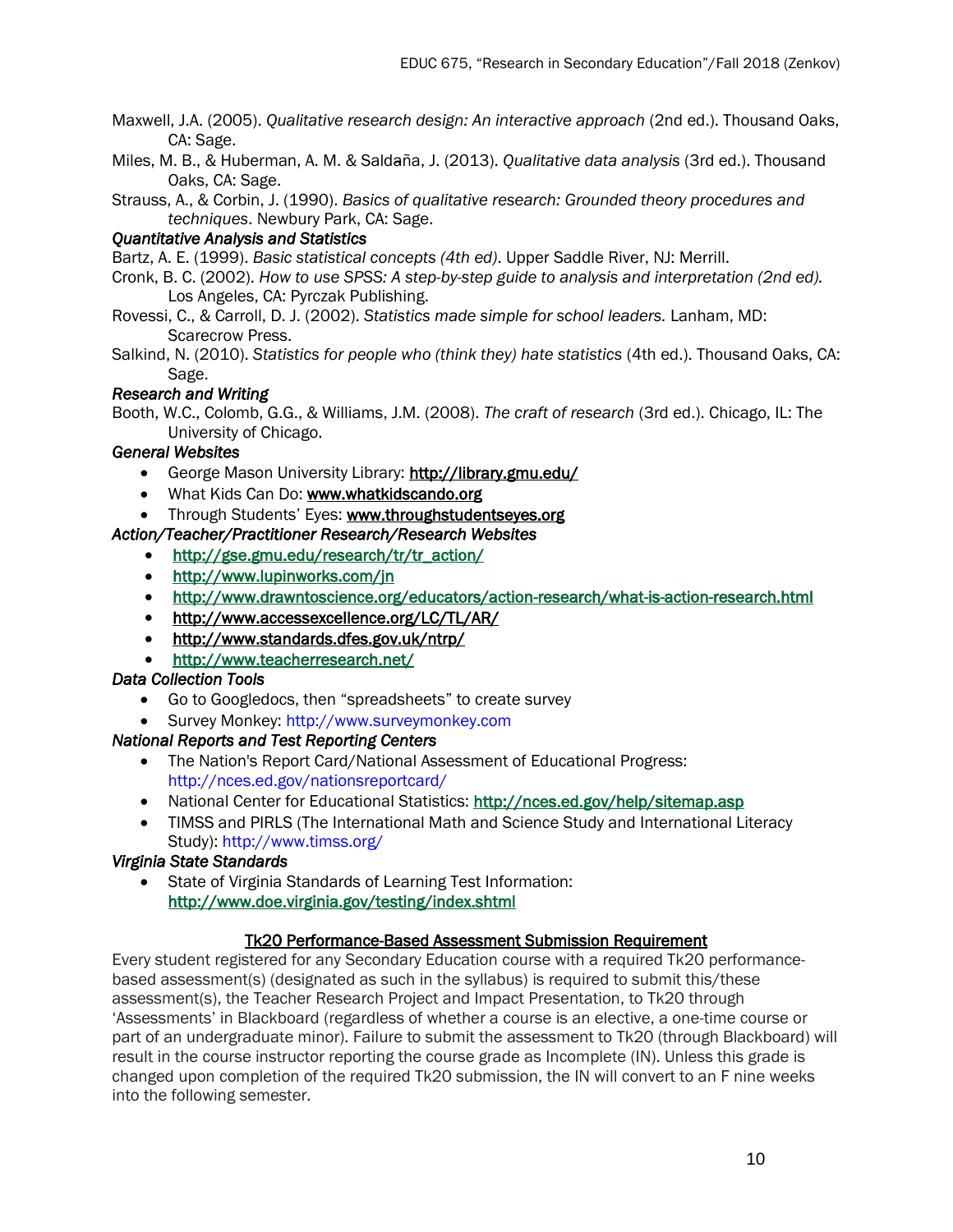### Course Requirements

## *General*

All assignments should be turned in via Blackboard and/or Google Drive on the due date indicated in the schedule below. The submission deadline for assignments is Tuesday midnight (US eastern standard time) each week. All projects must be typed, in 12-point font, with one-inch margins, double-spaced, in Times New Roman font, and follow APA guidelines. Writing quality (including mechanics, organization, and content) is figured into the overall points for each writing assignment, so please proofread carefully. Late papers and projects will not be accepted without penalty, excepting extraordinary circumstances. I am happy to clarify and lend assistance on projects and assignments, but please contact me within a reasonable timeframe. I reserve the right to add, alter, or omit any assignment as necessary during the course of the semester.

*Note: Please title each assignment with your last name, the name of the project/assignment, and the date you are submitting it (e.g., Smith\_Literature\_Review\_Draft\_9-1-12).*

### *Attendance and Participation (10 points)*

Students are expected to attend *all* class periods of courses for which they register. Class attendance and participation—in online and face-to-face settings, with the whole group and our small "Peer Review Groups"—is important not only to the individual student, but to the class as whole. Class participation is a factor in grading; instructors may use absences, tardiness, or early departures as de facto evidence of non-participation and as a result lower the grade. Participants are expected to read the assigned materials, arrive promptly, attend all class meetings for the entire session, and participate in class discussions. It is your responsibility to offer insights, questions, comments, and concerns from the readings; I suggest that you keep a reading log that includes both notes on and reactions to each reading. This log could also contain the field notes that you will take on your classroom as you complete your research project. If, due to an emergency, you will not be able to participate during a given week of class, please contact me as soon as possible and certainly prior to any face-to-face class time; it's best to do so via my email or my mobile phone (216.470.2384). Students are responsible for obtaining information given during class discussions despite attendance. Demonstration of positive and collaborative professional dispositions toward colleagues during peer reviews, along with a willingness to accept constructive criticism, is a course expectation.

By virtue of agreeing to work together in this course we instantly formed a new community. This community will be rooted in mutual respect and shared responsibility; these foundations translate into consistent and punctual attendance and active participation in all class activities. My goal is to develop a comfortable online and face-to-face classroom community where risk-taking is encouraged; we can only grow through such open-heartedness. Your attendance, thoughtfulness, clarity, and active sharing of responsibility for our classroom community will affect your grade. It is your responsibility to share and respond with insights, questions, comments, concerns, and artifacts from the readings and your teaching and research experiences. Absences and tardies—in both online and campus class sessions—will impact your grade. Two tardies are equal to one absence, and missing 30% or more of class sessions will result in automatic course failure. Please turn off all mobile phones, computers, and pagers when you participate in our class.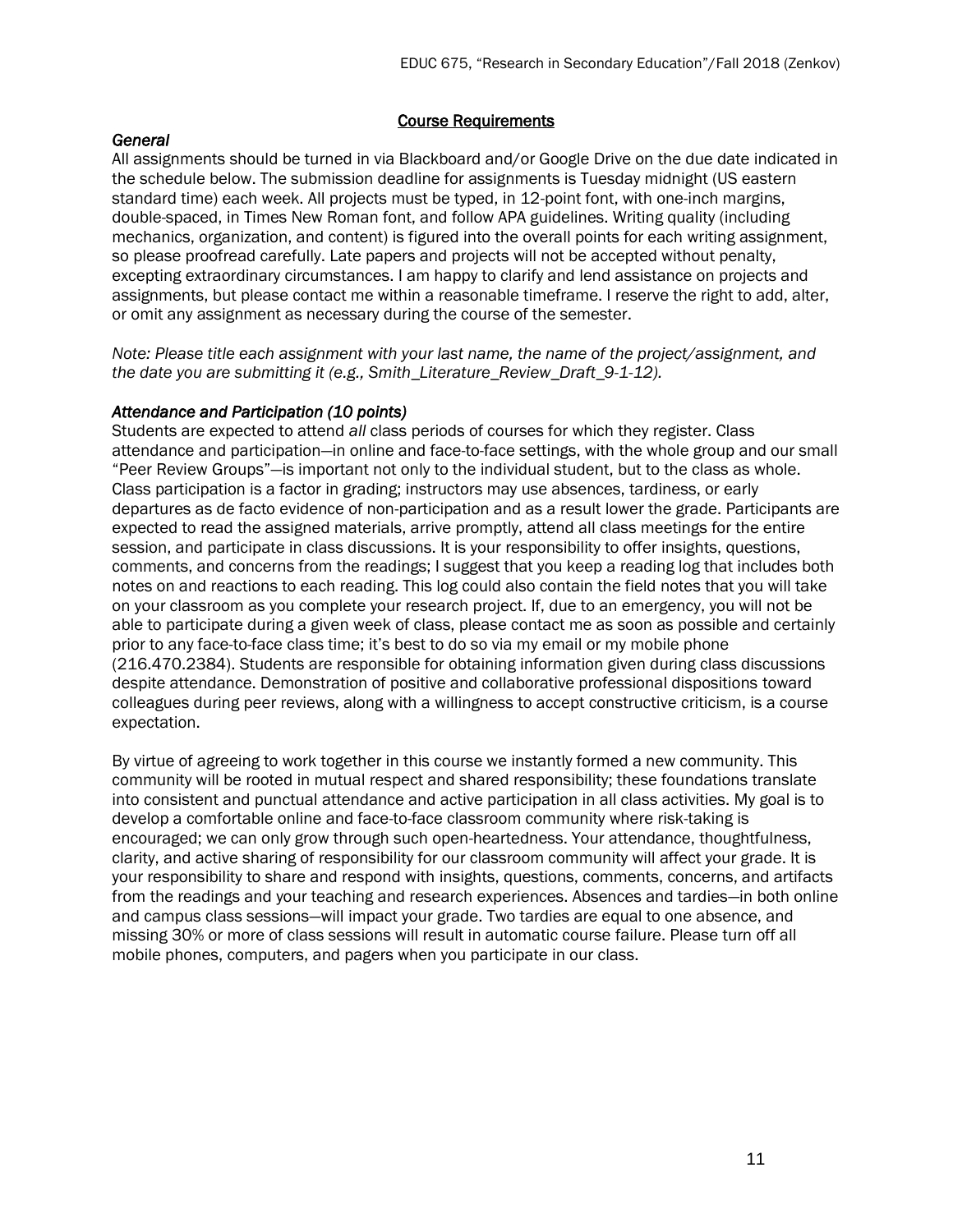# *Draft Research Project Components (20 points)*

According to the timeline in the schedule below, students will submit to Google Drive draft sections of each of the five research project sections—the introduction, literature review, methodology, findings, and discussion. These will be shared with your Peer Review Group and the instructor.

1) Introduction Draft (due Tues, Sept 4th)

Post a brief biographical sketch introducing yourself to the class. In your draft introduction, briefly describe your experience with reading and or participating in education research studies, reports or articles—also briefly describe how this experience has been beneficial to you. Very briefly speculate about what you believe the benefits of conducting research in your own classroom might be, and speculate about how (and why) you will involve your students in your project in a "Youth Participatory Action Research" way—in the design, question selection, implementation, strategy selection, data collection, data analysis, and/or presentation of findings.

2) Literature Review Draft (due Tues, Sept 25th)

What have you read about any of the strategies you might want to try with your students? What are some of the big ideas about these strategies of which you're aware? How do these ideas fit with your own teaching (or learning) experiences? What are the intersections between researchers' findings? What are the tensions between researchers' findings? On whose shoulders do you want to stand, as a teacher and a teacher researcher? What research questions might you address with your project?

3) Methodology Draft (due Tues, Oct 16th)

What learning challenges are your students facing? What teaching challenges are you and/or your colleagues encountering? What strategies are you interested in trying out? How might you consider collecting data on your students' achievement, engagement, and efficacy with your teaching and subject area? What sort of timeline might you follow to complete your project? How might you involve your students in the identification of a teaching/research challenge, in the identification of research questions, in data collection methods, in data analysis methods, and/or in sharing findings of your project? Who might your 5-7 potential case study students be? Action, teacher, or practitioner research is often criticized because the outcomes are not generalizable—how might you respond to this concern in defending action, teacher, or practitioner research as a viable research method? What will be your specific teaching interventions? What will be your primary data collection methods? How might you triangulate the data collection in your study? How might you insure that your study is valid and your data collection techniques are reliable? How might you ensure that you have met any ethical challenges associated with conducting research on your teaching and followed your school's ethics policy regarding the collection of data?

4) Findings Draft (due Tues, Nov 6th)

What initial sense (analysis!) have you made of any data you have collected thus far? What is an example of the most interesting, surprising, consistent, or representative data you have gathered thus far? What patterns do you already recognize in your data? What patterns do you notice in your potential case study student data? What stories could you tell about these students' experiences with your study? What can you tell us about your students' achievement, engagement, and efficacy with your study and your subject area? What outliers do you see in your data—that still inform your teaching?

5) Discussion Draft (due Tues, Nov 27<sup>th</sup>)

What do the patterns and outliers in your data tell you about the implications of your projectfor you as a teacher, for your colleagues, for teacher education, and for educational policy? What should happen in your classroom, based on the results of your project so far? With whom might you share your project methods and results? What sense have your students made of your project methods and results?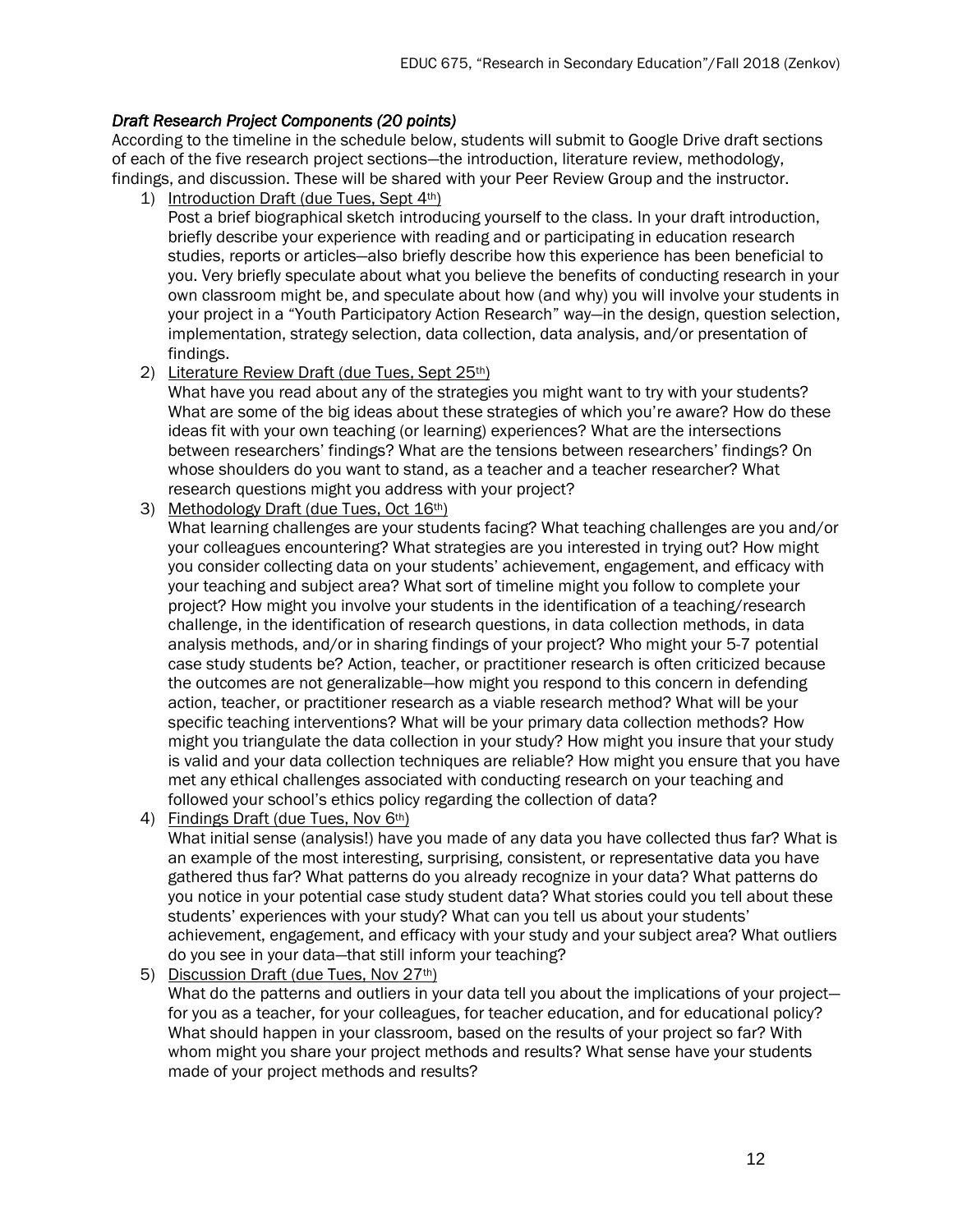# *Peer Review Group Feedback (10 points)*

You will have the chance to work with peers across the semester as you draft and craft your research project. A peer reviewer is a colleague whom you trust personally and professionally, as well as a kind but courageous about asking provocative questions about your work and your perspective. In our course, a significant amount of time will be spent considering each other's work, and I will offer you tools to use to support the creation and revision of each section of your research reports. These activities will require that you follow the outlined procedures quite closely—not religiously or without modification. Let's keep in mind that peer reviewers intend not just to know their own work but to understand the contexts, circumstances, and settings of their peers' efforts. Let us also be advocates for each other's critical reflections on our teaching practices. We will establish nonnegotiables for our work as a class and for each of our peer interactions. You will be expected to offer substantive Google Drive and hard copy feedback on all of your peer review group members' draft research project components—two points per each of the five research project sections.

#### *Revised Research Project Components (10 points)*

You will submit revised versions of your introduction/contexts, literature review, methodology, findings, and discussion/action plan sections. Due dates of these revised sections are listed in the schedule below. Assessment of your revisions will be based on your documented responses to the feedback your peers and Dr. Zenkov provide. Completing these revised elements will scaffold you toward completion of your final project—a very good thing.

### *Action/Teacher/Practitioner Research Project (50 points)*

Participants will design and conduct an action, teacher, or practitioner research project that is relevant to their present or future teaching positions. Outlines, examples, descriptions, and rubrics of these projects will be provided. You will write a literature review and proposal for this project, collect and analyze preliminary data, and share the results of your study with both our class (and an outside audience) in a PowerPoint presentation. It is possible to partner with another student for the purpose of sharing data and researching different aspects of a common topic; each partner, however, must submit an original, stand-alone report. Each participant will make an in-class maximum ten-minute presentation (ungraded) on her/his project; an outline and examples of these presentations will be provided. Please note that projects or papers submitted for credit in another course cannot also be used for a grade in this course. When considering research topics, you should identify a research question that really matters to you. It should be something about which you are curious and with which you are willing to spend time researching and learning. In the words of a former Mason student, "If you aren't eager to spend several days curled up reading about your topic, then it's not love, and you need to ditch it and find another topic."

#### *Action/Teacher/Practitioner Research Impact Presentation*

Working independently you will identify an authentic, alternative, preferably contemporary mediabased method through which you will share the impact of your teacher research—to an audience you care about and/or to an audience that you think should care about your teacher research work. While you will make a brief presentation of your individual research findings in class, the mission of this assignment is for you to design and enact a presentation that moves the public understanding of your study along. You might choose to create a presentation that highlights your project and findings. You might highlight the very importance of action, teacher, or practitioner research. You are encouraged to display and present these findings in an alternative setting and through creative means, with your primary goal being engaging in an exercise in demonstrating the significance of your research to the broader world. You may potentially share your project with the Secondary Program Faculty and members of the larger college or educational community.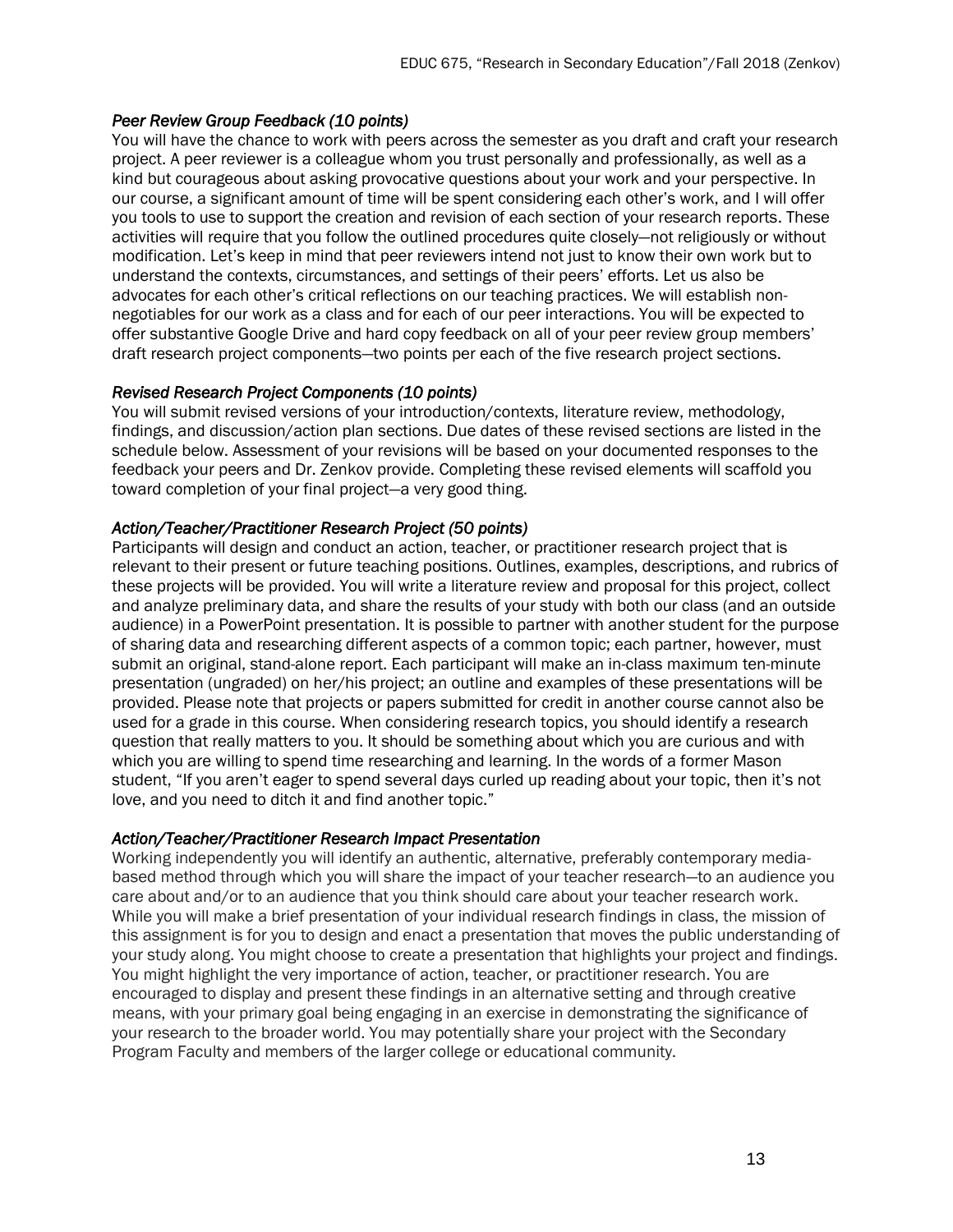## **Assessment and Mastery Grading**

All assignments will be evaluated holistically using a mastery grading system; the general rubric is described below, and a specific rubric provided with each assignment. A student must demonstrate "mastery" of each requirement of an assignment; doing so will result in a "B" level score. Only if a student additionally exceeds the expectations for that requirement—through quality, quantity, or the creativity of her/his work—will she/he be assessed with an "A" level score. With a mastery grading system, students must *choose* to "go above and beyond" in order to earn "A" level scores.

- "A" level score = Student work is well-organized, exceptionally thorough and thoughtful, candid, and completed in a professional and timely manner. Student followed all format and component guidelines, as well as including additional relevant component. Student supports assertions with multiple concrete examples and/or explanations. Significance and/or implications of observations are fully specified and extended to other contexts. Student work is exceptionally creative, includes additional artifacts, and/or intentionally supports peers' efforts.
- "B" level score = Student work is well organized, thorough, thoughtful, candid, and completed in a professional and timely manner. Student followed all format and component guidelines. Student supports assertions with concrete examples and/or explanations. Significance and/or implications of observations are fully specified.
- "C" level score = Student provides cursory responses to assignment requirements. Student did not follow all format and component guidelines. Development of ideas is somewhat vague, incomplete, or rudimentary. Compelling support for assertions is typically not provided.
- "F" level score = Student work is so brief that any reasonably accurate assessment is impossible.

## *Grading Scale*

 $A = 95 - 100%$  $A = 90-94%$  $B+ = 87-89%$  $B = 83 - 86%$  $B = 80-82%$  $C = 70-79%$  $F =$  Below 70%

Incomplete (IN): This grade may be given to students who are passing a course but who may be unable to complete scheduled course work for a cause beyond reasonable control. The student must then complete all the requirements by the end of the ninth week of the next semester, not including summer term, and the instructor must turn in the final grade by the end of the 10th week. Faculty may grant an incomplete with a contract developed by the student with a reasonable time to complete the course at the discretion of the faculty member.

# *Assignments/Possible Points*

Attendance and Participation = 10 points Draft Research Project Components = 20 points Peer Review Group Feedback = 10 points Revised Research Project Components = 10 points Action/Teacher/Practitioner Research Project (including presentation) = 50 points Total = 100 points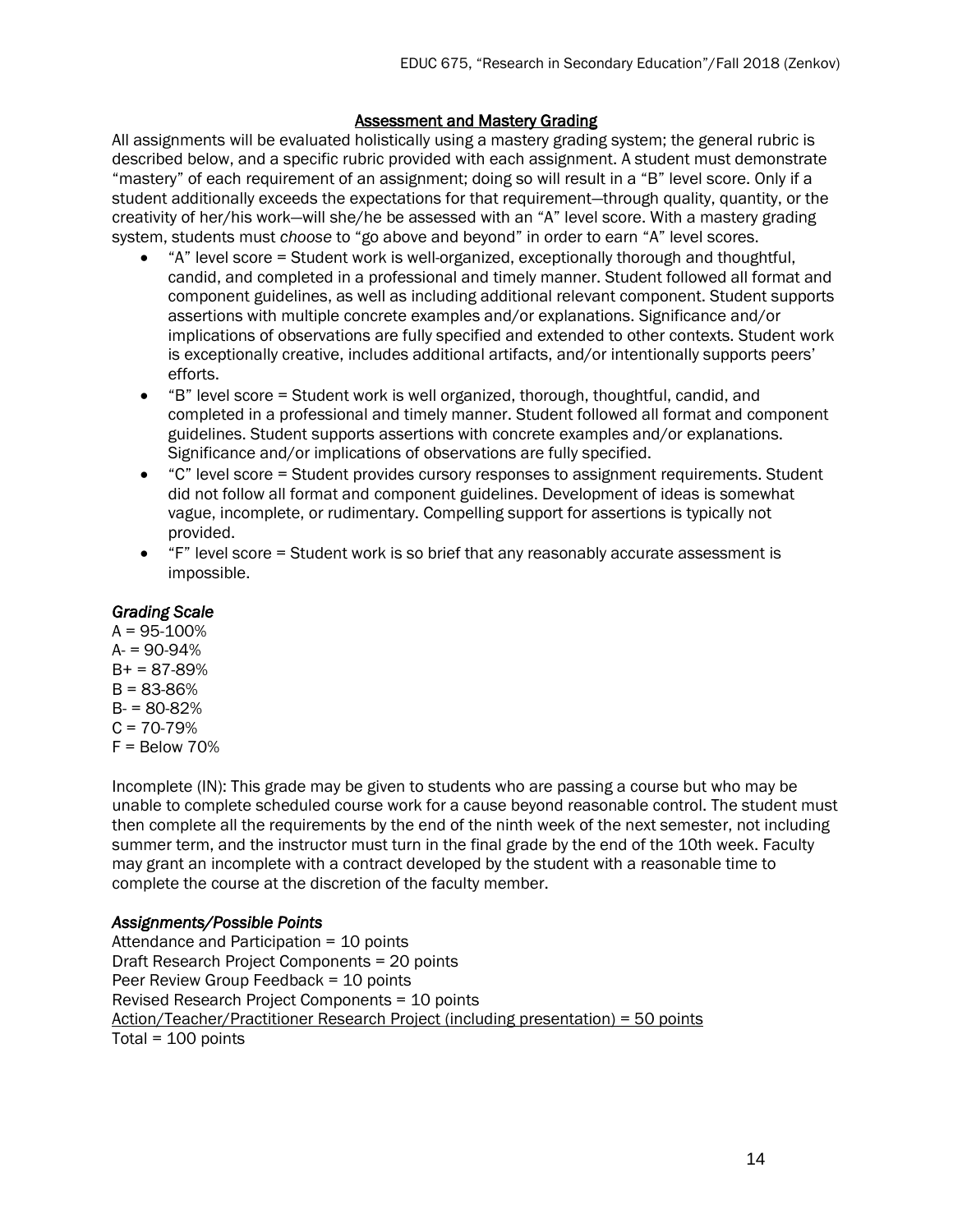# Professional Dispositions

See<https://cehd.gmu.edu/students/polices-procedures/>

#### Core Values Commitment

The College of Education & Human Development is committed to collaboration, ethical leadership, innovation, research-based practice, and social justice. Students are expected to adhere to these principles: [http://cehd.gmu.edu/values/.](http://cehd.gmu.edu/values/)

### GMU/CEHD Policies and Resources for Students

*Policies*

- Students must adhere to the guidelines of the Mason Honor Code (see <https://catalog.gmu.edu/policies/honor-code-system/> ).
- Students must follow the university policy for Responsible Use of Computing (see [http://universitypolicy.gmu.edu/policies/responsible-use-of-computing/\)](http://universitypolicy.gmu.edu/policies/responsible-use-of-computing/).
- Students are responsible for the content of university communications sent to their Mason email account and are required to activate their account and check it regularly. All communication from the university, college, school, and program will be sent to students solely through their Mason email account.
- Students with disabilities who seek accommodations in a course must be registered with George Mason University Disability Services. Approved accommodations will begin at the time the written letter from Disability Services is received by the instructor (see [https://ds.gmu.edu/\)](https://ds.gmu.edu/).
- Students must silence all sound emitting devices during class unless otherwise authorized by the instructor.

*Campus Resources*

- Support for submission of assignments to Tk20 should be directed to [tk20help@gmu.edu](mailto:tk20help@gmu.edu) or [https://cehd.gmu.edu/aero/tk20.](https://cehd.gmu.edu/aero/tk20) Questions or concerns regarding use of Blackboard should be directed to [http://coursessupport.gmu.edu/.](http://coursessupport.gmu.edu/)
- For information on student support resources on campus, see <https://ctfe.gmu.edu/teaching/student-support-resources-on-campus>

# GSE/CEHD Information

For additional information on the College of Education and Human Development, Graduate School of Education, please visit our website [See [http://gse.gmu.edu/\]](http://gse.gmu.edu/)

#### Human Subjects Research Review Process

Any research or action, teacher, or practitioner research that will be publicly disseminated must have prior approval of the GMU Human Subjects Review Board (HSRB). Action, teacher, or practitioner research that is used solely for the purpose of studying pedagogical aspects may be conducted without additional permission but cannot be disseminated. Detailed information on what is involved in submitting a proposal to the Review Board is available from the following web site: <http://oria.gmu.edu/>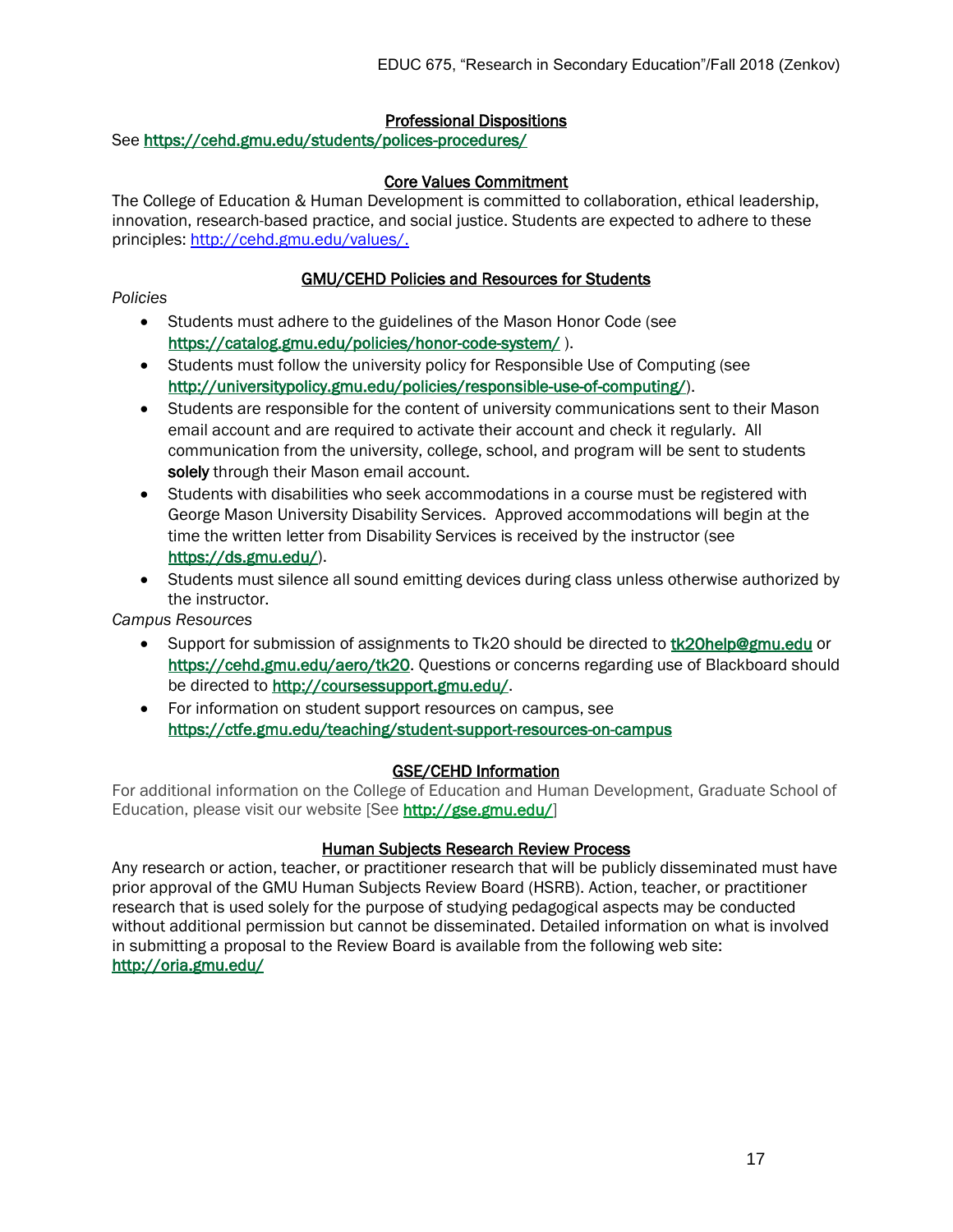| <b>Details</b>                                                                                                                                      | <b>Topic/Activity</b>                                                                                                                                                                                                                                          | Assignment due                                       | Reading                                                                                                                                                                                                         |
|-----------------------------------------------------------------------------------------------------------------------------------------------------|----------------------------------------------------------------------------------------------------------------------------------------------------------------------------------------------------------------------------------------------------------------|------------------------------------------------------|-----------------------------------------------------------------------------------------------------------------------------------------------------------------------------------------------------------------|
| Week 1<br>Tues, Aug 28th<br><b>Whole Class</b><br>4:30-7:10 pm                                                                                      | • Introductions, course overview, syllabus,<br>requirements<br>• Introduction to<br>action/teacher/practitioner research and<br><b>Youth Participatory Action Research</b><br>(YPAR)<br>• Dissection of an action research project<br>and research timeline    | • None!                                              | • None!                                                                                                                                                                                                         |
| Week 2<br>Sept 4th<br><b>Whole Class</b><br>5:00-6:30 pm<br><b>Peer Review Group</b><br><b>Meetings</b><br>6:30-7:10 pm                             | • What is action research?<br>• Integrating YPAR<br>• Dissection of a sample Introduction<br>• "Finding Your Research Passion"                                                                                                                                 | • Introduction draft                                 | • Surviving and Thriving, Introduction and<br>Ch. 1<br>• Bautista, et al article<br>• Zenkov, et al YPAR project<br>• Inquiry as Stance, Ch. 5<br>• Creating Equitable Classrooms, Ch. 1                        |
| Week 3<br>Sept 11th<br><b>Whole Class</b><br>5:00-6:30<br>Peer Review Group<br>Conferences<br>Round #1<br>4:30-5:00 pm/<br>6:30-7:10 pm             | • What teaching/learning questions might<br>we address?<br>• Dissection of 2-3 teacher researchers'<br>Introduction drafts<br>• "Starting with a Problem"<br>• Dissection of a sample literature review<br>• Gathering baseline data on your<br>class/students | • Peer Review Group Feedback:<br>Introduction drafts | • Surviving and Thriving, Ch. 2-7<br>• Action Research, Ch. 3<br>• Rooney Introduction<br>• Exemplar Papers: Select two from Aguirre,<br>Denicola, Dwyer, Lancia, Leathart,<br>Newman, Atallah, Green, Bradshaw |
| Week 4<br>Sept 18th<br><b>Whole Class</b><br>5:00-6:30 pm<br>Peer Review Group<br>Conferences<br>Round #1<br>$4:30-5:00 \text{ pm}$<br>6:30-7:10 pm | • What teaching/learning questions might<br>we address?<br>• "Taming the Beast: Researching and<br>Writing a Literature Review"<br>• Gathering baseline data on your<br>class/students                                                                         | • Introduction revision<br>· Initial data            | • Surviving and Thriving, Ch. 8-13<br>• Rooney Literature Review<br>• Exemplar Papers: Select two from Barton,<br>Brand, Golobic, Hannon, Steele, Howick,<br>Viccorra, Slater                                   |

# *Whole Group meetings are highlighted in grey*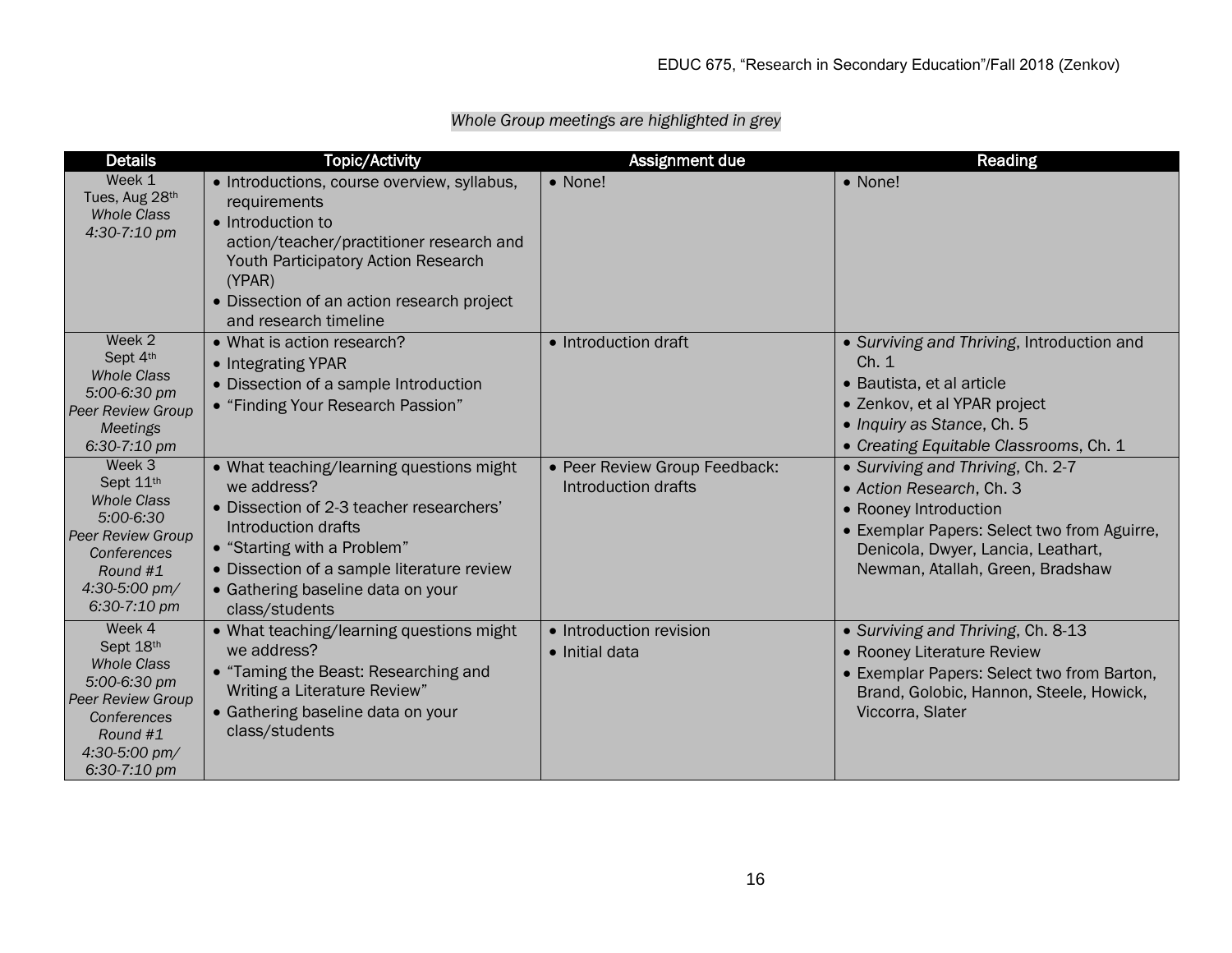| <b>Details</b>                                                                                                                                    | <b>Topic/Activity</b>                                                                                                                                                                      | Assignment due                                            | Reading                                                                                                                                                                                                          |
|---------------------------------------------------------------------------------------------------------------------------------------------------|--------------------------------------------------------------------------------------------------------------------------------------------------------------------------------------------|-----------------------------------------------------------|------------------------------------------------------------------------------------------------------------------------------------------------------------------------------------------------------------------|
| Week 5<br>Sept 25th<br>Independent<br><b>Work Session</b>                                                                                         | • What teaching/learning questions might<br>we address?<br>• Gathering baseline data on your<br>class/students                                                                             | • Literature review draft<br>• Initial data               | • None                                                                                                                                                                                                           |
| Week 6<br>Oct 2nd<br>Asynchronous<br><b>Virtual Session</b>                                                                                       | • Developing research questions and<br>research plan<br>• Dissection of 2-3 teacher researchers'<br>literature review drafts<br>• Dissection of a sample methodology<br>• Data collection! | • Peer Review Group Feedback:<br>Literature review drafts | • Surviving and Thriving, Ch. 8-13<br>• Rooney Literature Review<br>• Exemplar Papers: Select two from Barton,<br>Brand, Golobic, Hannon, Steele, Howick,<br>Viccorra, Slater                                    |
| Week 7<br>Oct 9th<br><b>Whole Class</b><br>No Class!<br>Let's do the<br>"Mason Shift"!                                                            | • No class!<br>• Data collection!                                                                                                                                                          | • Literature review revision                              | • None!                                                                                                                                                                                                          |
| Week #8<br>Oct 16th<br><b>Whole Class</b><br>5:00-6:30 pm<br><b>Peer Review Group</b><br>Conferences<br>Round #2<br>4:30-5:00 pm/<br>6:30-7:10 pm | • Our research plans, interventions, and<br>data collection methods<br>• "Engaging Student Voice"<br>• Dissection of a sample findings section<br>• Data collection!                       | • Methodology draft                                       | • Surviving and Thriving, Ch. 14-18<br>• Action Research, Ch. 4<br>• Rooney Methodology<br>• Exemplar Papers: Select two from Lima-<br>Whitney, McCusker, McNeive, Mitro, Polen,<br>Snow, Kendrick, Araneo, Koca |
| Week 9<br>Oct 23rd<br><b>Whole Class</b><br>5:00-6:30 pm<br><b>Peer Review Group</b><br>Conferences<br>Round #2<br>4:30-5:00 pm/<br>6:30-7:10 pm  | • Our research plans, interventions, and<br>data collection methods<br>• "Trusting the Process"<br>• Dissection of 2-3 teacher researchers'<br>methodology sections<br>• Data collection!  | • Peer Review Group Feedback:<br>Methodology drafts       | • Surviving and Thriving, Ch. 19-24<br>• Rooney Findings<br>• Exemplar Papers: Select two from Lima-<br>Whitney, McCusker, McNeive, Mitro, Polen,<br>Snow, Kendrick, Araneo, Koca                                |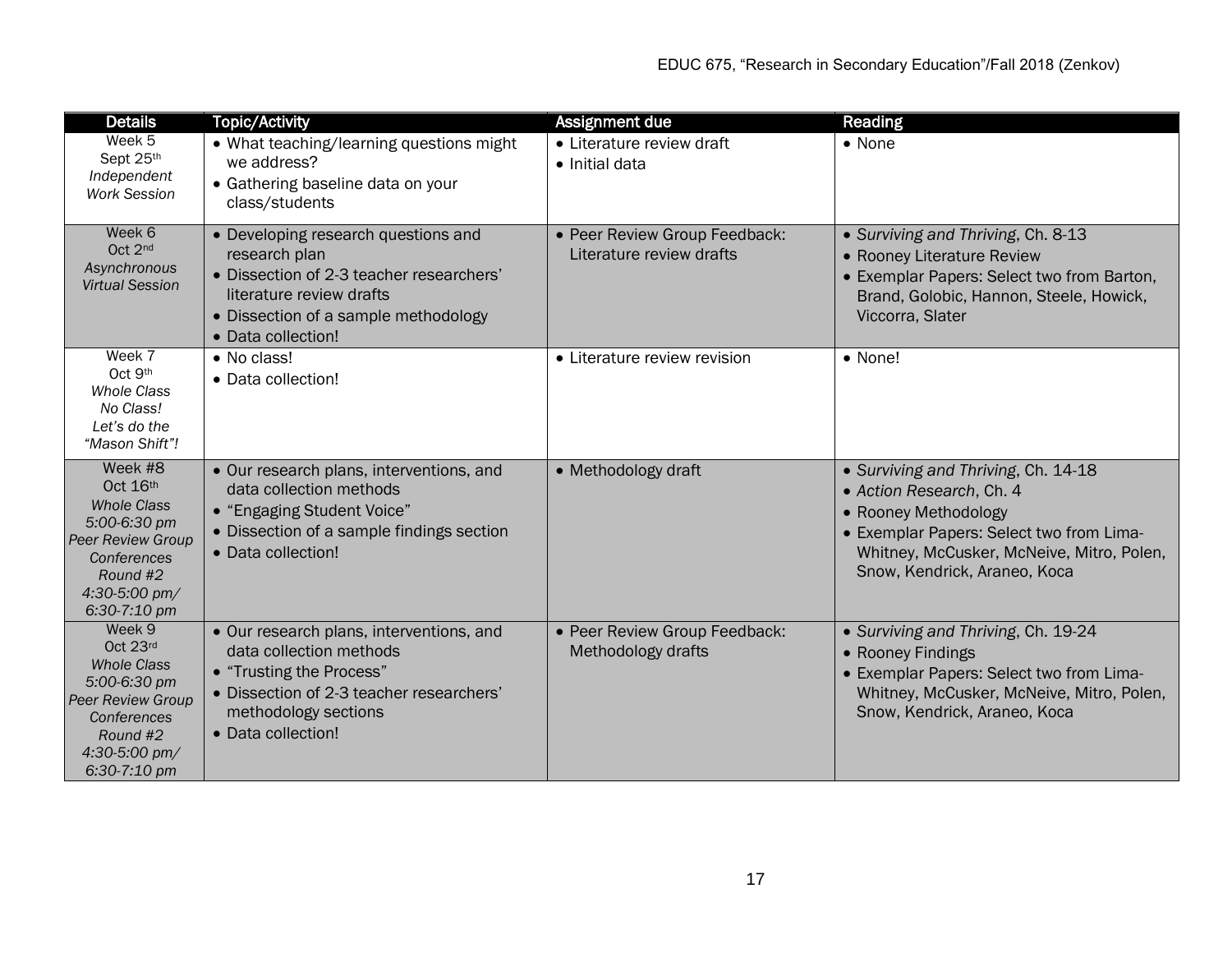| <b>Details</b>                                                                                                                                   | <b>Topic/Activity</b>                                                                                                                                                                                     | Assignment due                                                                             | Reading                                                                                                                                                                          |
|--------------------------------------------------------------------------------------------------------------------------------------------------|-----------------------------------------------------------------------------------------------------------------------------------------------------------------------------------------------------------|--------------------------------------------------------------------------------------------|----------------------------------------------------------------------------------------------------------------------------------------------------------------------------------|
| Week 10<br>Oct 30th<br>Independent<br><b>Work Session</b>                                                                                        | • Our data analyses, patterns, and outliers<br>• Data collection!                                                                                                                                         | • Methodology revision                                                                     | • None!                                                                                                                                                                          |
| Week 11<br>Nov 6th<br><b>Whole Class</b><br>5:00-6:30 pm<br><b>Peer Review Group</b><br>Conferences<br>Round #3<br>4:30-5:00 pm/<br>6:30-7:10 pm | • Our data analyses, patterns, and outliers<br>• "Sharing the Work"<br>· Dissection of 2-3 teacher researchers'<br>findings sections<br>• Dissection of a sample discussion section<br>• Data collection! | • Findings draft                                                                           | • Surviving and Thriving, Ch. 25-30<br>• Rooney Findings<br>• Exemplar Papers: Select two from Baney,<br>Long, Sharp, Walsleben, Stone, Vranas,<br>Weatherholtz, Riddick, Travis |
| Week 12<br>Nov 13th<br><b>Peer Review Group</b><br>Conferences<br>Round #3<br>4:30-5:00 pm/<br>6:30-7:10 pm                                      | • Our data analyses, patterns, and outliers<br>• Data collection!                                                                                                                                         | • Peer Review Group Feedback:<br>Findings draft                                            | • None!                                                                                                                                                                          |
| Week 13<br>Nov 20th<br>Independent<br><b>Work Session</b>                                                                                        | • Data collection!                                                                                                                                                                                        | • Findings revision                                                                        | $\bullet$ None!                                                                                                                                                                  |
| Week 14<br>Nov 27th<br>Independent<br><b>Work Session</b>                                                                                        | • Data collection!                                                                                                                                                                                        | • Discussion draft                                                                         | • Rooney Discussion<br>• Exemplar Papers: Select two from Hahne,<br>Patterson, Peckenham, Sutton, Townsend,<br>Tate, Bradshaw, Slater, Koca, Travis                              |
| Week 15<br>Dec 4th<br><b>Whole Class</b><br>4:30-7:10 pm                                                                                         | • Research presentations<br>• Course evaluations                                                                                                                                                          | • Peer Review Group Feedback:<br><b>Discussion drafts</b><br>• Research presentations      | • None!                                                                                                                                                                          |
| Week 16<br>Dec 11th                                                                                                                              | • None                                                                                                                                                                                                    | • Final research projects and<br>presentations due to<br>Blackboard/Tk20 by Tues, Dec 11th | • None!                                                                                                                                                                          |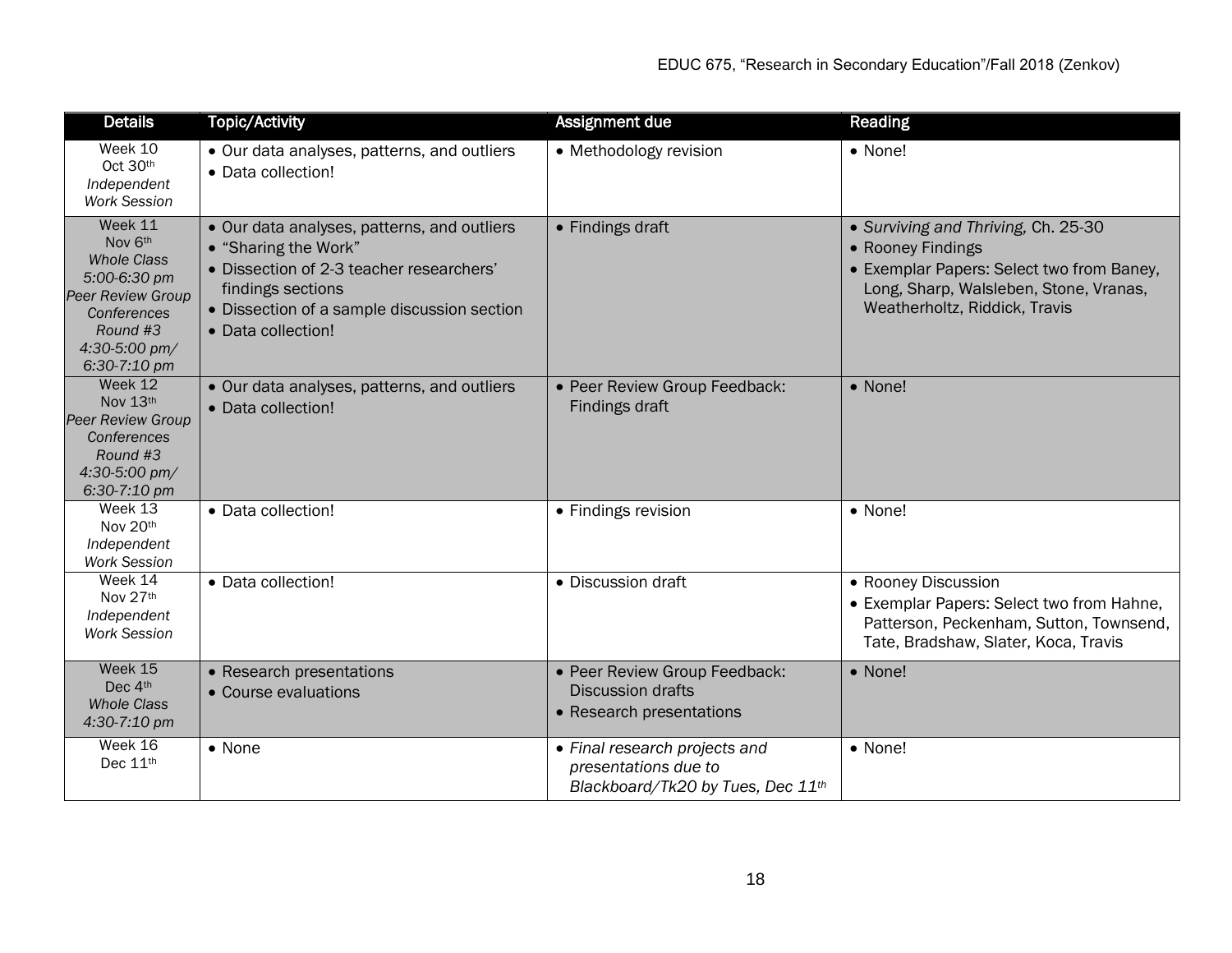#### EDUC 675, "Research in Secondary Education" *Teacher Research Project Description and Assessment Rubric (60 points) (Includes suggested page lengths for each section)*

Title Page and Abstract (2 points possible)

Your title can be as creative as you like—take researcher/artistic license with this. In 125 to 150 words, what was your study about? What was your major finding? An abstract writing strategy: take one sentence from each section of your final project (introduction, literature review, methodology, findings, and discussion) to craft the perfect abstract. Consider the following questions as you draft your title and abstract:

- 1) Have you provided a single, articulate, concise paragraph of no more than 150 words?
- 2) Does your abstract concisely describe your purpose and the context, method, key findings, and significance of your research?

| Suggested 2 pages: 1 page for title, 1 page for abstract |                          |                                    |                             |                                  |  |
|----------------------------------------------------------|--------------------------|------------------------------------|-----------------------------|----------------------------------|--|
| <b>Rubric Score</b>                                      | Does not meet            | Approaches                         | <b>Meets</b>                | <b>Exceeds</b>                   |  |
|                                                          | expectations             | expectations                       | expectations                | expectations                     |  |
|                                                          |                          |                                    |                             |                                  |  |
| <b>Grade Score</b>                                       |                          |                                    | B to B+                     | A-to A                           |  |
|                                                          | Less than 1.4 points     | $1.4 - 1.5$ points                 | $1.6 - 1.7$ points          | $1.8 - 2$ points                 |  |
| Title and                                                | Project is so brief,     | Project includes only general      | Project includes an         | Project includes a concise (max  |  |
| Abstract                                                 | incomplete, or off-topic | statements about the study.        | identifiable summary (max   | 150 words) summary that          |  |
|                                                          | that any reasonably      | Information on methods and         | 150 words) that addresses   | reports factually on the purpose |  |
|                                                          | accurate assessment      | procedures to be followed is       | the purpose of the study.   | of the study and the methods     |  |
|                                                          | is impossible.           | sketchy or missing. Falls short of | Touches on methods and      | and procedures to be followed.   |  |
|                                                          |                          | 150 words or greatly exceeds the   | procedures to be followed,  |                                  |  |
|                                                          |                          | 150-word limit                     | but is not sharply focused. |                                  |  |

Suggested 2 pages: 1 page for title, 1 page for abstract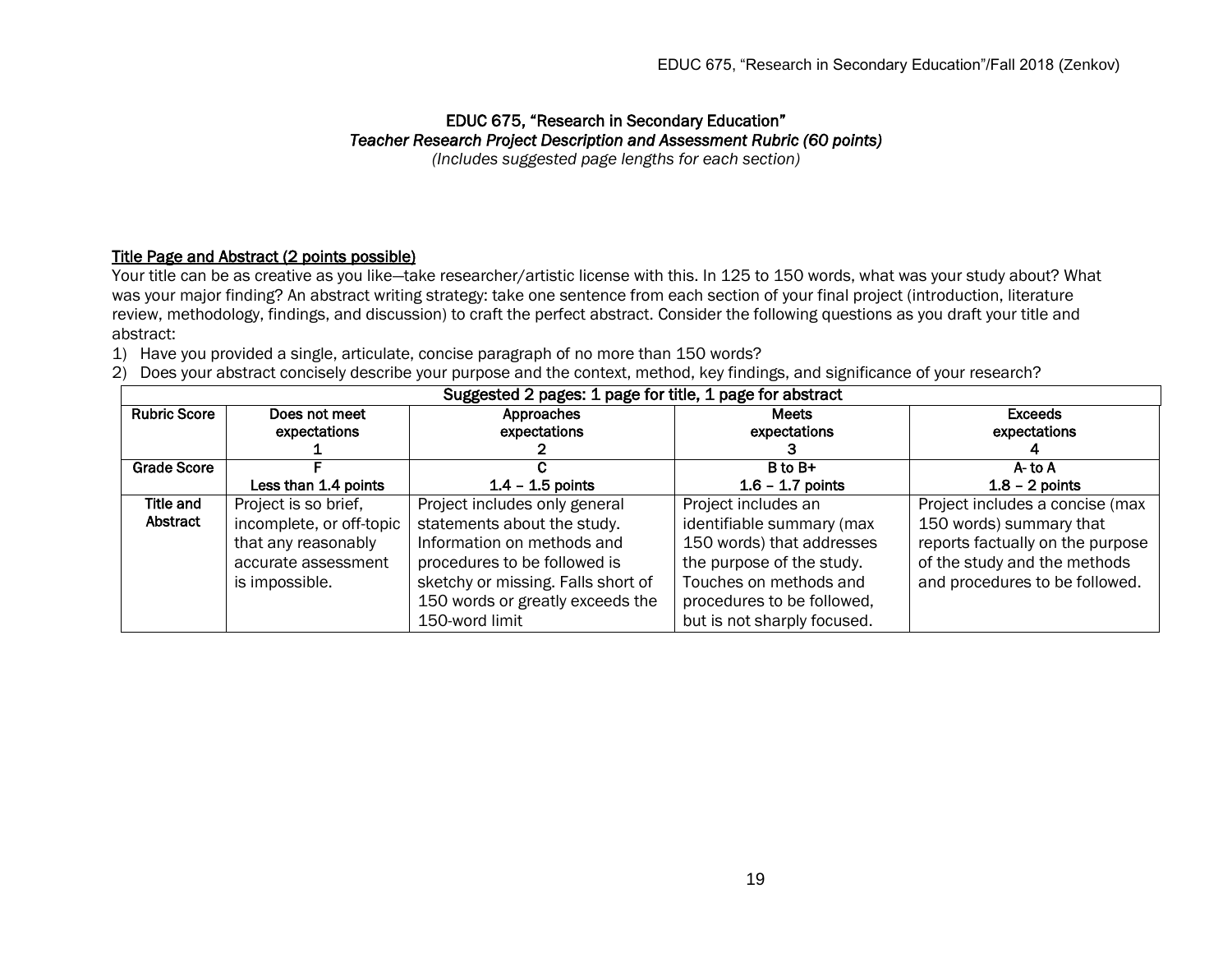## Introduction, Rationale, Area of Focus, and Research Questions (5 points possible)

Briefly describe the setting, including the community, school, students, and other relevant information. Demographic information in your introduction should focus on your school, while demographic information in your methodology should focus specifically on the students you worked with in your study. What is the purpose of your study? What problem or issue are you addressing? Describe why the concerns are important to you and what your research might help you learn as a result of its conduct. What is its background and significance? What is (are) your research question(s)? Do you have a hypothesis? If so, what is it and how did you formulate it? Be sure that your research questions steer you toward a descriptive response. *Please note that your project must focus on student engagement, efficacy, and achievement in/with your subject matter*. Consider the following questions as you draft your introduction, rationale, area of focus, and research questions:

- 1) Have you explained the outgrowth of your study?
- 2) Have you offered perspectives that shaped this question for you?
- 3) Have you situated the study in terms of explaining the outgrowth of these questions in the context of your work? (e.g., your students, classroom, school, district)
- 4) Have you clearly and concisely explained why this research is important? Have you addressed the broader educational and social significance of this research?
- 5) Have you clearly and concisely stated the research problem?
- 6) Have you clearly and concisely stated your main research question and any sub-questions?
- 7) Have you offered a transition into your literature review?

| Suggested 3-4 pages |                      |                                      |                                     |                                |  |
|---------------------|----------------------|--------------------------------------|-------------------------------------|--------------------------------|--|
| <b>Rubric Score</b> | Does not meet        | Approaches                           | <b>Meets</b>                        | <b>Exceeds</b>                 |  |
|                     | expectations         | expectations                         | expectations                        | expectations                   |  |
|                     |                      |                                      |                                     |                                |  |
| <b>Grade Score</b>  |                      |                                      | B to B+                             | A-to A                         |  |
|                     | Less than 3.5 points | $3.5 - 3.9$ points                   | $4.0 - 4.4$ points                  | $4.5 - 5$ points               |  |
| Introduction,       | Project is so brief, | Project includes minimal             | Project includes an adequate        | Project includes a sound       |  |
| Rationale.          | incomplete, or off   | information on the                   | context/theoretical framework for   | context/theoretical            |  |
| Area of Focus.      | topic that any       | context/theoretical framework for    | the study and a defensible          | framework for the study and    |  |
| and Research        | reasonably accurate  | the study. Does not offer a          | rationale for its execution, though | a compelling rationale for its |  |
| Questions           | assessment is        | rationale for the study's execution, | one or both may be weakly           | execution. Clearly and         |  |
|                     | impossible.          | or does so only superficially.       | developed. Explicitly states the    | explicitly states the research |  |
|                     |                      | Explicitly states the research       | research question and purpose of    | question and purpose of the    |  |
|                     |                      | question and purpose of the study.   | the study.                          | study.                         |  |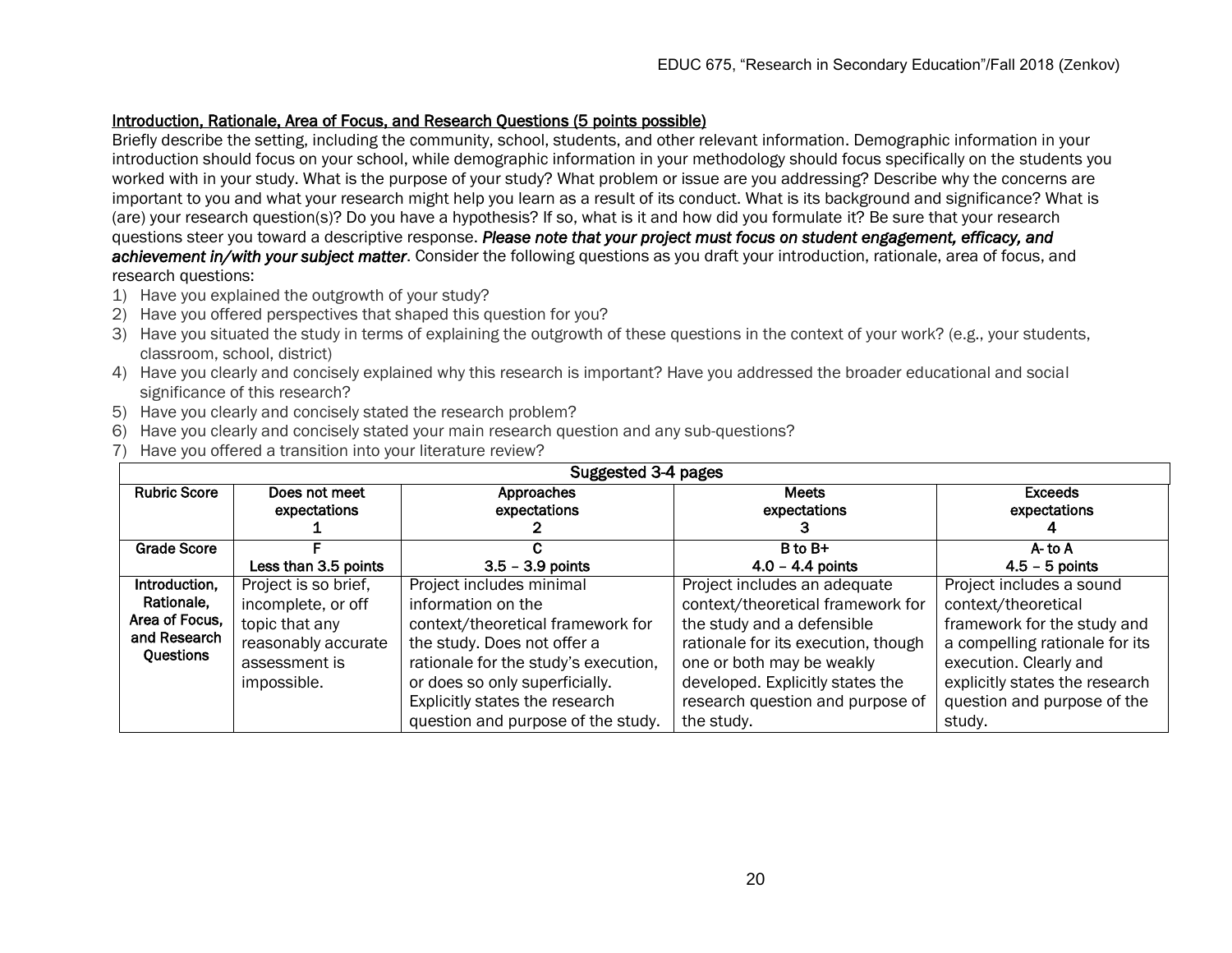# Literature Review (7 points possible)

In order to properly address a research question you need to be familiar with previous investigations of your topic. You should conduct a literature review in which you cite and synthesize a minimum of ten (10) sources and discuss how they informed your design. At least half of these must be from peer-reviewed journals from the past ten years. Teacher research appeals to a broad range of research resources, including reports of teachers' experiences. Transitions should connect one annotated source with the next. At the end of the literature review, include a one-paragraph summary of the major discoveries in your review, connecting these to the focus of your study. References can be from refereed journals, books (generally not textbooks), curriculum resources, and scholarly compilations. NOTE: The literature review should emphasize synthesis and analysis (Bloom, 1956, 1984). *Use direct quotes very sparingly.* Craft your literature review as a story of the study of your topic—as a dialogue between you and these other scholars. Consider the following questions as you draft your literature review:

- 1) Did you conduct an ongoing literature review which informed your research?
- 2) Is the review relevant and connected to your study?
- 3) Is the review adequate, coherent, and analytical?
- 4) Does the review include references from a variety of sources?
- 5) Is the review integrated into a conceptual framework with a mapping of the theories, literature, and phenomena that help to inform your study?
- 6) Do you make connections between the studies, their methods, and their findings and your own study?
- 7) Did you provide a transition into your methodology section?

| Suggested 4-6 pages |                      |                                  |                                      |                                    |  |
|---------------------|----------------------|----------------------------------|--------------------------------------|------------------------------------|--|
| <b>Rubric Score</b> | Does not meet        | Approaches                       | <b>Meets</b>                         | <b>Exceeds</b>                     |  |
|                     | expectations         | expectations                     | expectations                         | expectations                       |  |
|                     |                      |                                  |                                      |                                    |  |
| <b>Grade Score</b>  |                      |                                  | B to B+                              | A-to A                             |  |
|                     | Less than 4.9 points | $4.9 - 5.5$ points               | $5.6 - 6.2$ points                   | $6.3 - 7$ points                   |  |
| Literature          | Project is so brief, | Project includes fewer than 8    | Project includes at least 8 peer-    | Project includes at least 10       |  |
| <b>Review</b>       | incomplete, or off-  | peer-reviewed cites,             | reviewed cites, published reports of | peer-reviewed cites, published     |  |
|                     | topic that any       | published reports of             | empirical research. Highlights gaps  | reports of empirical research.     |  |
|                     | reasonably accurate  | empirical research. Does not     | in the literature to which the       | Highlights gaps in the literature  |  |
|                     | assessment is        | explicitly highlight gaps in the | proposed study will respond.         | to which the proposed study will   |  |
|                     | impossible.          | literature to which the          | Organizes the literature by          | respond. Organizes the             |  |
|                     |                      | proposed study will respond.     | identifiable themes, although        | literature by clearly identifiable |  |
|                     |                      | Summarizes cited works           | organization within themes may       | themes, proceeding from            |  |
|                     |                      | sequentially, rather than        | follow no clear or consistent        | general to more specific within    |  |
|                     |                      | synthesizes and organizes        | pattern of presentation. Attempts    | each theme. Effectively            |  |
|                     |                      | them thematically. Relies        | to synthesize referenced sources.    | synthesizes referenced sources,    |  |
|                     |                      | heavily on direct quotes.        | Uses few direct quotes.              | using few, if any, direct quotes.  |  |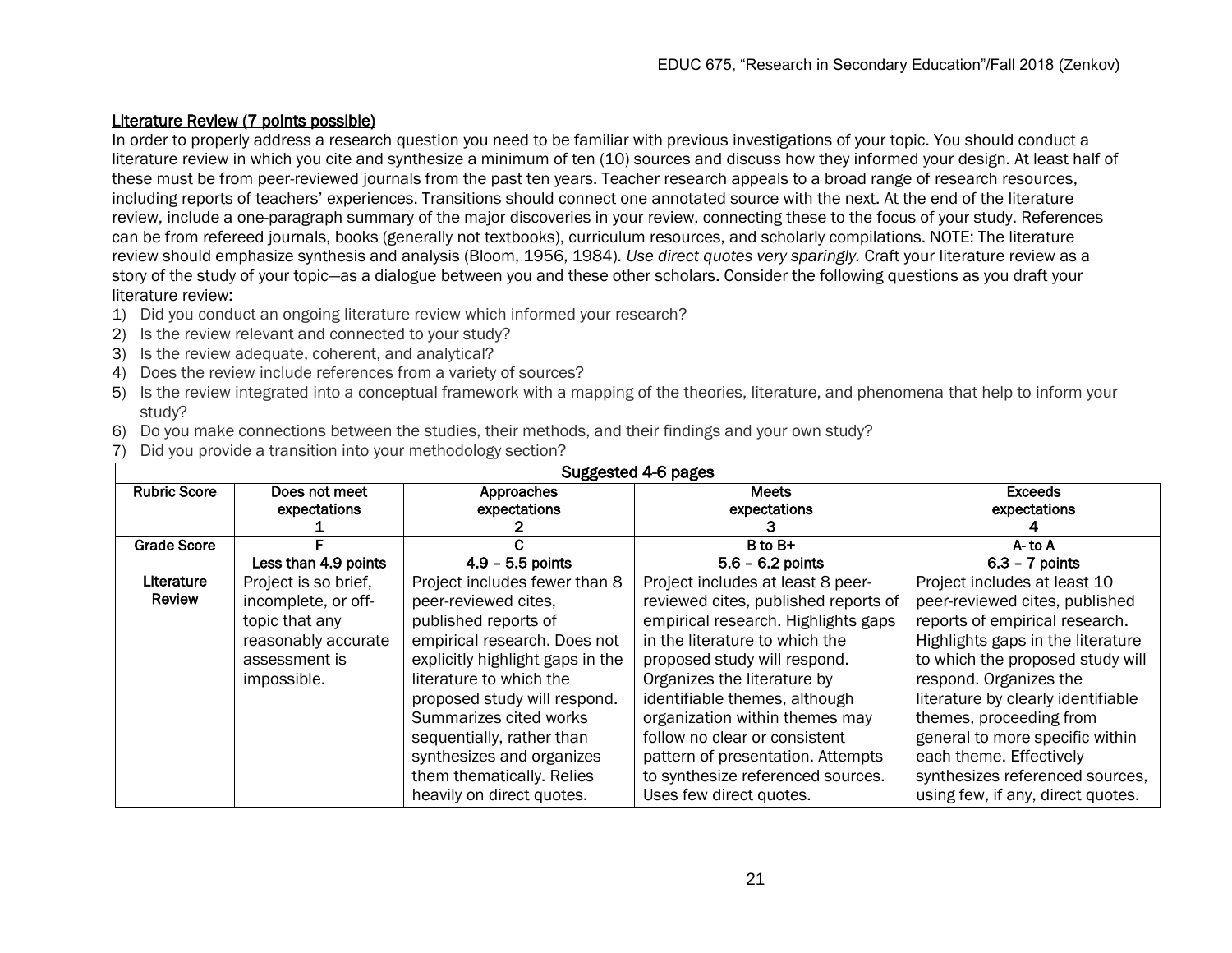# Description of the Method (12 points possible)

In this section describe how you implemented your research, including the type of research approach you used—that is, to what extent did you involve your students in your research project and/or use a "Youth Participatory Action Research" method? Include a description of subjects (i.e., students, teachers, administrators), the context of the research, the strategies and materials (put sample material in an appendix), the number and total time of each research session, and a complete description of the methodologies. Repeat your question(s) in this section—remind us often what you are studying. Describe how you selected your subject sample—why did you choose these individuals and who are they, in terms of gender, ethnicity, age, grade level, language/culture, and educational achievement? Describe ALL of your methods, including what influenced the selection of your methodology and design, what measures you took to assure the validity of your study, and how you triangulated your data. Be sure to include a table and timeline of your methods—what you collected and when. Be sure to describe what type of data you collected—for example, did you do a needs assessment (e.g., via a test) to address student achievement, and then design and implement a new instructional strategy? Or did you observe a group of students to see how they behaved in a particular context, and then interview them to ascertain their reasons? Did you do a series of in-depth interviews with students or teachers? How do the data relate to your research question? Finally, describe how you planned to make sense of—analyze—your data in light of your research question(s). Will you use a case study approach to making sense of your data—making sense of your research through the lens of 3-5 students? Be sure to include a table detailing how your research questions align with your data sources, with a focus on triangulation (i.e., at least three data sources for each research question). Provide rich descriptions of HOW you reviewed your data, the themes that became apparent in your reviews, and your ultimate findings. Consider the following questions as you draft your literature review:

- 1) Have you described your research context, including your community, school, and classroom contexts?
- 2) Have you included demographic information of participants?
- 3) Did you include your reflection of the problem (e.g., behaviors observations, possible causes)?
- 4) Have you explained the reasons for your pedagogies based on your observations of your classroom and the literature reviewed?
- 5) Have you described in detail what data you collected, how you collected it, and when you collected it, including data generated from your pedagogies and strategies?
- 6) Are your data from multiple sources?
- 7) Did you include a description of the pedagogical strategies you enacted?
- 8) Did you explain how you analyzed your data?
- 9) Have you included and explained the role of your peers in your data interpretations and validation?
- 10) Did you explore using visuals and technologies for analyzing and displaying your findings in a coherent manner?
- 11) Did you include a research timeline and triangulation matrix?
- 12) Did you detail your research method—the extent to which you involved your students in your project and/or used a "Youth Participatory Action Research" approach?
- 13) Did you provide a transition into your findings section?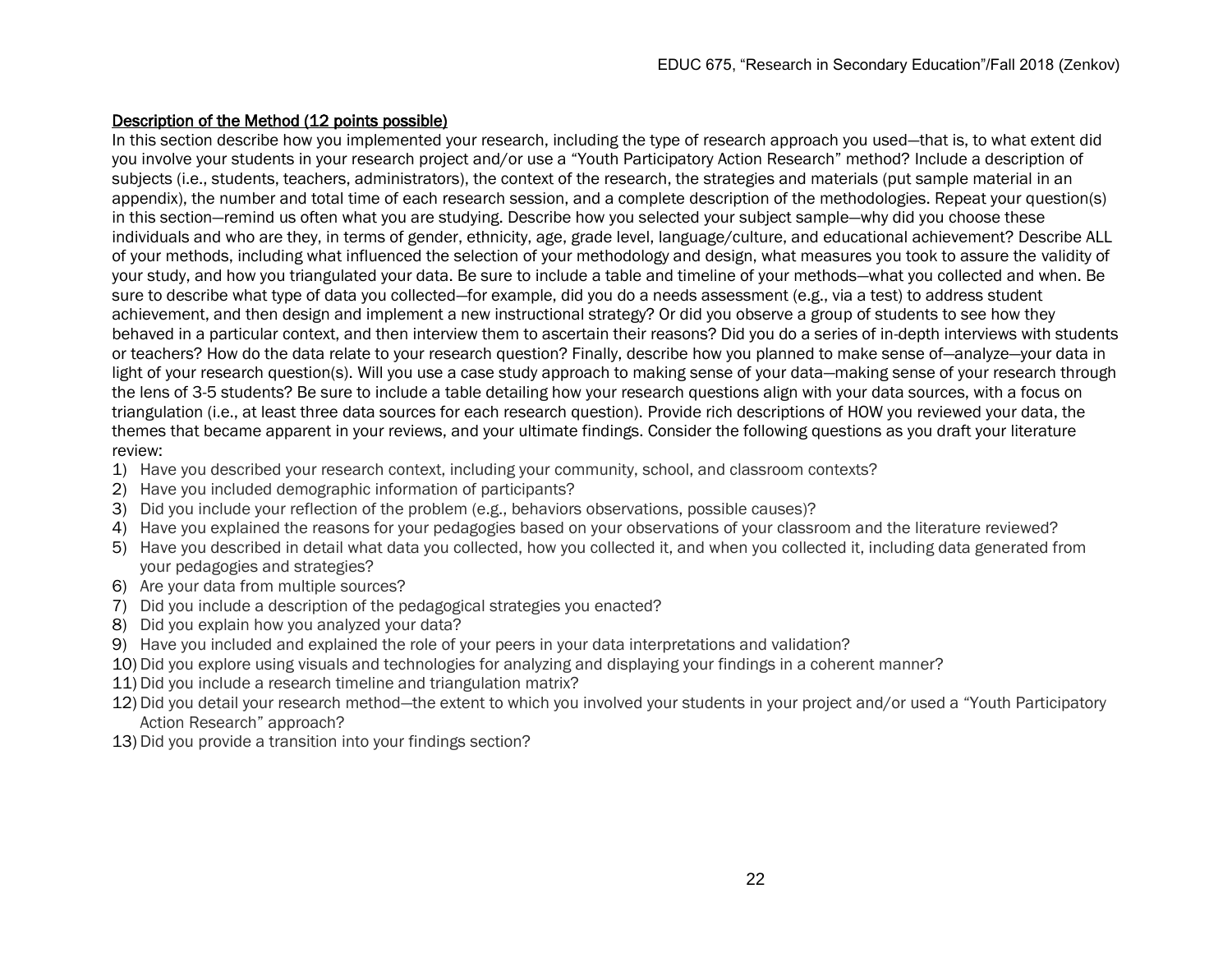| Suggested 4-6 pages                    |                                                                                                                         |                                                                                                                                                                                                                                                                                                                                                       |                                                                                                                                                                                                                                                                                              |                                                                                                                                                                                                                                                                                                                                                            |  |
|----------------------------------------|-------------------------------------------------------------------------------------------------------------------------|-------------------------------------------------------------------------------------------------------------------------------------------------------------------------------------------------------------------------------------------------------------------------------------------------------------------------------------------------------|----------------------------------------------------------------------------------------------------------------------------------------------------------------------------------------------------------------------------------------------------------------------------------------------|------------------------------------------------------------------------------------------------------------------------------------------------------------------------------------------------------------------------------------------------------------------------------------------------------------------------------------------------------------|--|
| <b>Rubric Score</b>                    | Does not meet<br>expectations                                                                                           | Approaches<br>expectations                                                                                                                                                                                                                                                                                                                            | <b>Meets</b><br>expectations                                                                                                                                                                                                                                                                 | <b>Exceeds</b><br>expectations                                                                                                                                                                                                                                                                                                                             |  |
| Grade                                  |                                                                                                                         |                                                                                                                                                                                                                                                                                                                                                       | $B$ to $B+$                                                                                                                                                                                                                                                                                  | $A$ - to $A$                                                                                                                                                                                                                                                                                                                                               |  |
| Score                                  | Less than 8.4 points                                                                                                    | $8.4 - 9.5$ points                                                                                                                                                                                                                                                                                                                                    | $9.6 - 10.7$ points                                                                                                                                                                                                                                                                          | $10.8 - 12$ points                                                                                                                                                                                                                                                                                                                                         |  |
| <b>Description</b><br>of the<br>Method | Project is so brief,<br>incomplete, or off-<br>topic that any<br>reasonably<br>accurate<br>assessment is<br>impossible. | Project includes explanation of the<br>study design, procedures followed,<br>sampling methods, and analytical<br>tools (including any statistical<br>tests), given the stated purpose of<br>the study; explanations, however,<br>are not fully developed. Mentions<br>ethical issues raised by the study<br>but addresses them only<br>superficially. | Project includes explanation<br>of the study design,<br>procedures followed, sampling<br>methods, and analytical tools<br>(including any statistical<br>tests), given the stated<br>purpose of the study.<br>Discusses ethical issues<br>raised by the study and how<br>they were addressed. | Project includes explanation and<br>justification of the appropriateness<br>of the study design, procedures<br>followed, sampling methods, data<br>collection and analytical tools<br>(including any statistical tests),<br>given the stated purpose of the<br>study. Discusses ethical issues<br>raised by study and explains how<br>they were addressed. |  |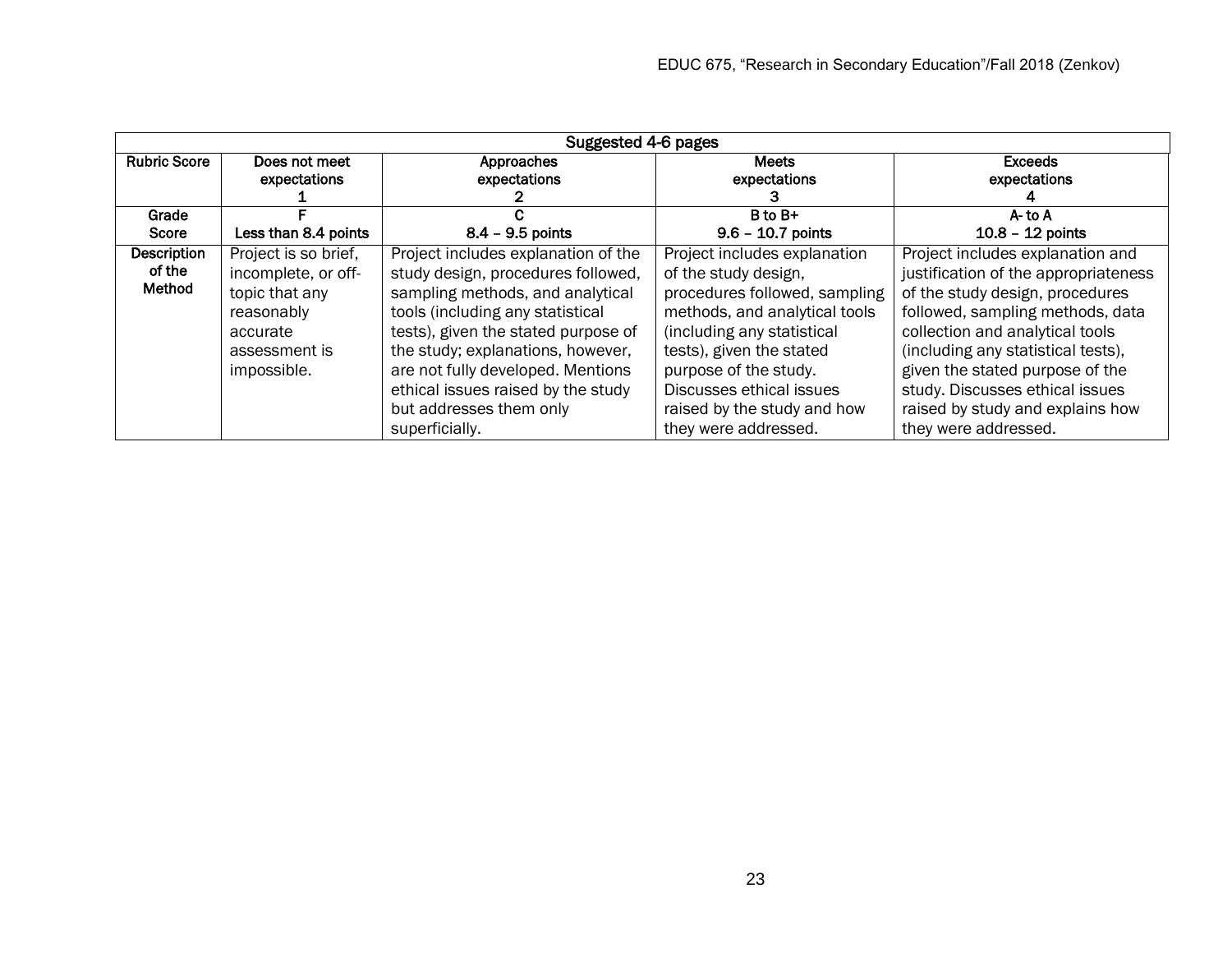# Results and Findings (12 points possible)

In this section, indicate what you discovered or found as a result of your data gathering. Focus on results that are related to your research concern and answer your research questions or shed light on your research hypotheses. Introduce your findings before you begin to describe them, and remind us of your research question(s) again. Organize this section in a way that makes sense for your data/findings by student, by theme, by data source, etc. Use illustrative examples from your data to SHOW us your findings. Use tables to summarize and SHOW us what you've learned. Focus on what's truly interesting in your findings, even if you have limited data to support this. Feel free to use mini case studies to illustrate your findings, considering your research outcomes through the lens of the experiences of a few students. Be sure to report on student achievement, efficacy, and engagement. Remember that the goal is to share what you learned about your teaching for yourself first; our goal is not NECESSARILY to extract findings that will be generalizable across EVERY teaching setting. Interpret your data in as much detail as possible, describing whether or not—or how—your findings corroborated your expectations. Were there any surprises in your findings? Can you think of alternative explanations for your findings? *Note that you are primarily reporting on data* 

*patterns in this section—you will primarily make sense of these results in your discussion section.* Consider the following questions as you draft your results/findings:

- 1) Did you restate your research question and what was found through your research?
- 2) Are the findings thoroughly and adequately presented?
- 3) Is there convincing evidence to support your themes?
- 4) Is there connection and coherence among the separate themes?
- 5) Did you explain your findings to peers and colleagues to gain their perspectives on your interpretations?
- 6) Did you provide a transition into your discussion section?

| Suggested 8-12 pages |                      |                                   |                                      |                                 |  |
|----------------------|----------------------|-----------------------------------|--------------------------------------|---------------------------------|--|
| <b>Rubric Score</b>  | Does not meet        | Approaches                        | <b>Meets</b>                         | <b>Exceeds</b>                  |  |
|                      | expectations         | expectations                      | expectations                         | expectations                    |  |
|                      |                      |                                   |                                      |                                 |  |
| Grade                |                      |                                   | B to B+                              | $A -$ to $A$                    |  |
| Score                | Less than 8.4 points | $8.4 - 9.5$ points                | $9.6 - 10.7$ points                  | $10.8 - 12$ points              |  |
| <b>Results and</b>   | Project is so brief, | Project includes reporting and    | Project includes reporting and       | Project includes reporting and  |  |
| <b>Findings</b>      | incomplete, or off-  | interpretation of narrative and   | interpretation of narrative and      | interpretation of narrative and |  |
|                      | topic that any       | numerical data with little        | numerical data accurately,           | numerical data accurately,      |  |
|                      | reasonably           | apparent concern for accuracy     | objectively, and concisely. For the  | objectively, and concisely      |  |
|                      | accurate             | and objectively. Analytical tools | most part, analytical tools are      | using analytical tools          |  |
|                      | assessment is        | are inappropriate to the          | appropriate to the methodology.      | appropriate to the              |  |
|                      | impossible.          | methodology. Provides, at best,   | Does not highlight explicit links    | methodology. Highlights         |  |
|                      |                      | tenuous links between study       | between study outcomes,              | explicit links between study    |  |
|                      |                      | outcomes, hypotheses (if          | hypotheses (if stated), and the      | outcomes, hypotheses (if        |  |
|                      |                      | stated), and the original         | original research question; however, | stated), and the original       |  |
|                      |                      | research question.                | such links may logically be implied. | research question.              |  |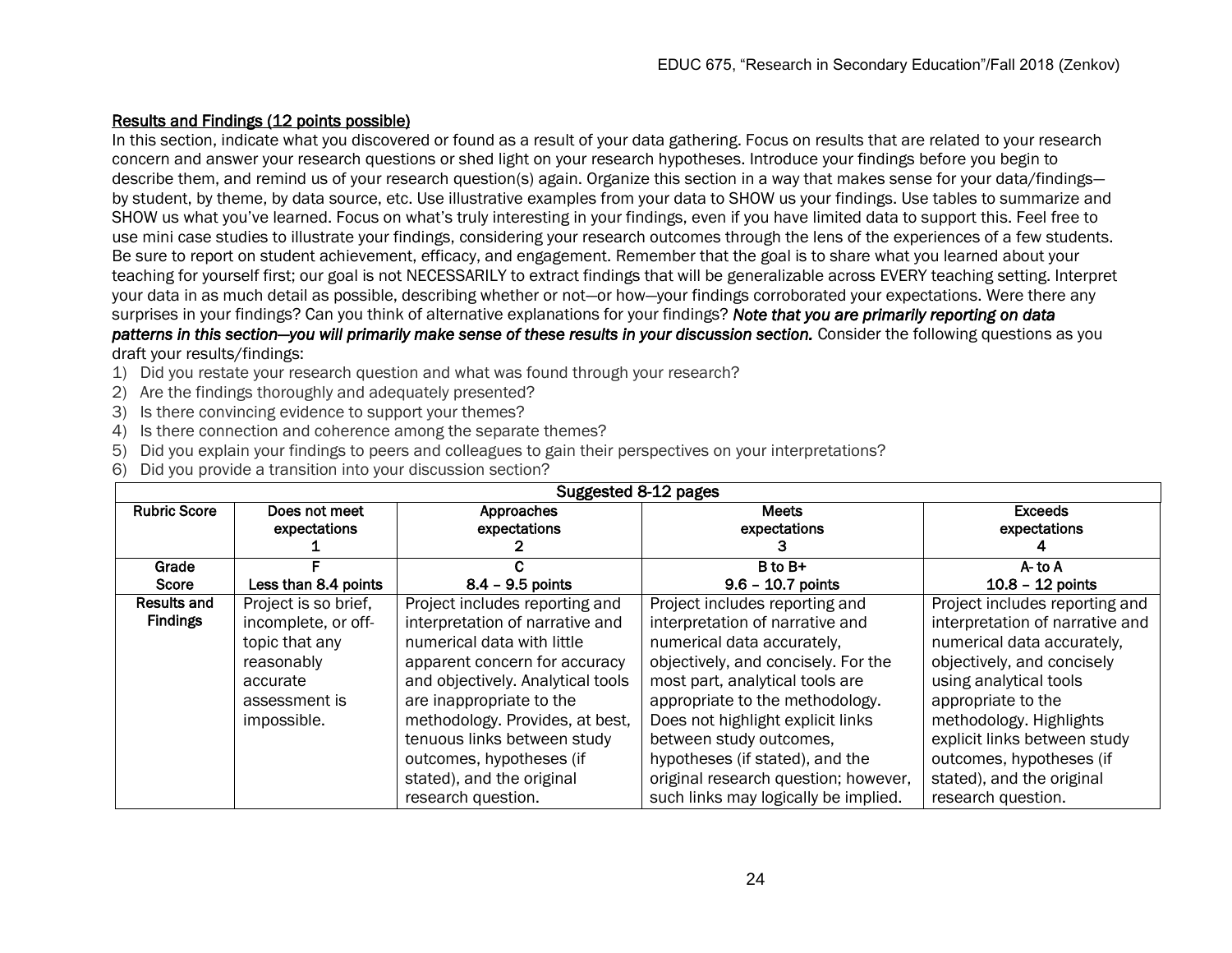# Discussion, Reflection, Implications, Recommendations, Impact Presentation, and Action Plan (8 points possible)

In this section reflect on the findings of your data collection and discuss what they might mean to you as a teacher and teacher researcher. What did you learn from the study? How will it influence your teaching—that is, based on the results and themes that emerged from the study, what changes will you make in your teaching? How will you share these findings with others—specifically, how did you share your project and its results via your "Impact Presentation"? What are the implications for future research? Speculate on what it would mean if your data pointed in one direction versus another. Again, focus on what's truly interesting in your data/findings, even if you have limited information to support this. Make some bold recommendations for how we might serve students better. Be sure to describe what all of this information—the teacher research process, your data, your findings—mean to you as a professional and a person. Describe how you might share the findings of your paper—with your principal, your grade level team, other teachers who are working with these students, use it in a workshop, claim it as an area of expertise on your resume, etc. Be sure to describe potential implications of your study and its findings for other teachers, for teacher education, and for education policymakers. Consider the following questions as you draft your discussion, reflection, implications, recommendations, and action plan:

- 1) Have you adequately explained the implications of your study for your students' learning and your professional development?
- 2) Have you adequately explained the implications of your study for your teaching and others' teaching?
- 3) Have you adequately explained the implications of your study for the education field, teacher education, and education policy??
- 4) Have you adequately explained the relevance of your study for national and state education standards?
- 5) Have you discussed any limitations and future research possibilities?

| Suggested 4-6 pages |                      |                                     |                                    |                                      |  |
|---------------------|----------------------|-------------------------------------|------------------------------------|--------------------------------------|--|
| <b>Rubric Score</b> | Does not meet        | Approaches                          | <b>Meets</b>                       | <b>Exceeds</b>                       |  |
|                     | expectations         | expectations                        | expectations                       | expectations                         |  |
|                     |                      |                                     |                                    |                                      |  |
| Grade               |                      |                                     | B to B+                            | A- to A                              |  |
| <b>Score</b>        | Less than 5.6 points | $5.6 - 6.3$ points                  | $6.4 - 7.1$ points                 | $7.2 - 8$ points                     |  |
| Discussion,         | Project is so brief, | Project addresses practical         | Project addresses                  | Project includes evaluation of the   |  |
| Reflection,         | incomplete, or off   | implications of study findings      | theoretical/practical implications | study's strengths and weaknesses.    |  |
| Implications,       | topic that any       | including how they will be shared   | of study findings including how    | Addresses theoretical/practical      |  |
| Recommendati        | reasonably           | with others. Attempts to discuss    | they will be shared with others.   | implications of study findings       |  |
| ons, and Action     | accurate             | threats to validity, but does so    | Highlights threats to validity,    | including how they will be shared    |  |
| Plan                | assessment is        | superficially and/or fails to offer | reporting on how they were         | with others. Highlights threats to   |  |
|                     | impossible.          | antidotes. Does not consistently    | addressed. Supports                | validity, reporting on how they were |  |
|                     |                      | support assertions or               | assertions/interpretations using   | addressed. Supports                  |  |
|                     |                      | interpretations using sound         | sound arguments consistent with    | assertions/interpretations using     |  |
|                     |                      | arguments consistent with study     | study findings. Does not describe  | sound arguments consistent with      |  |
|                     |                      | findings. Does not describe         | recommendations for future         | study findings. Describes            |  |
|                     |                      | recommendations for future          | research, or how results will be   | recommendations for future           |  |
|                     |                      | research, or how results will be    | applied.                           | research, and how results will be    |  |
|                     |                      | applied in practice.                |                                    | applied in the practice.             |  |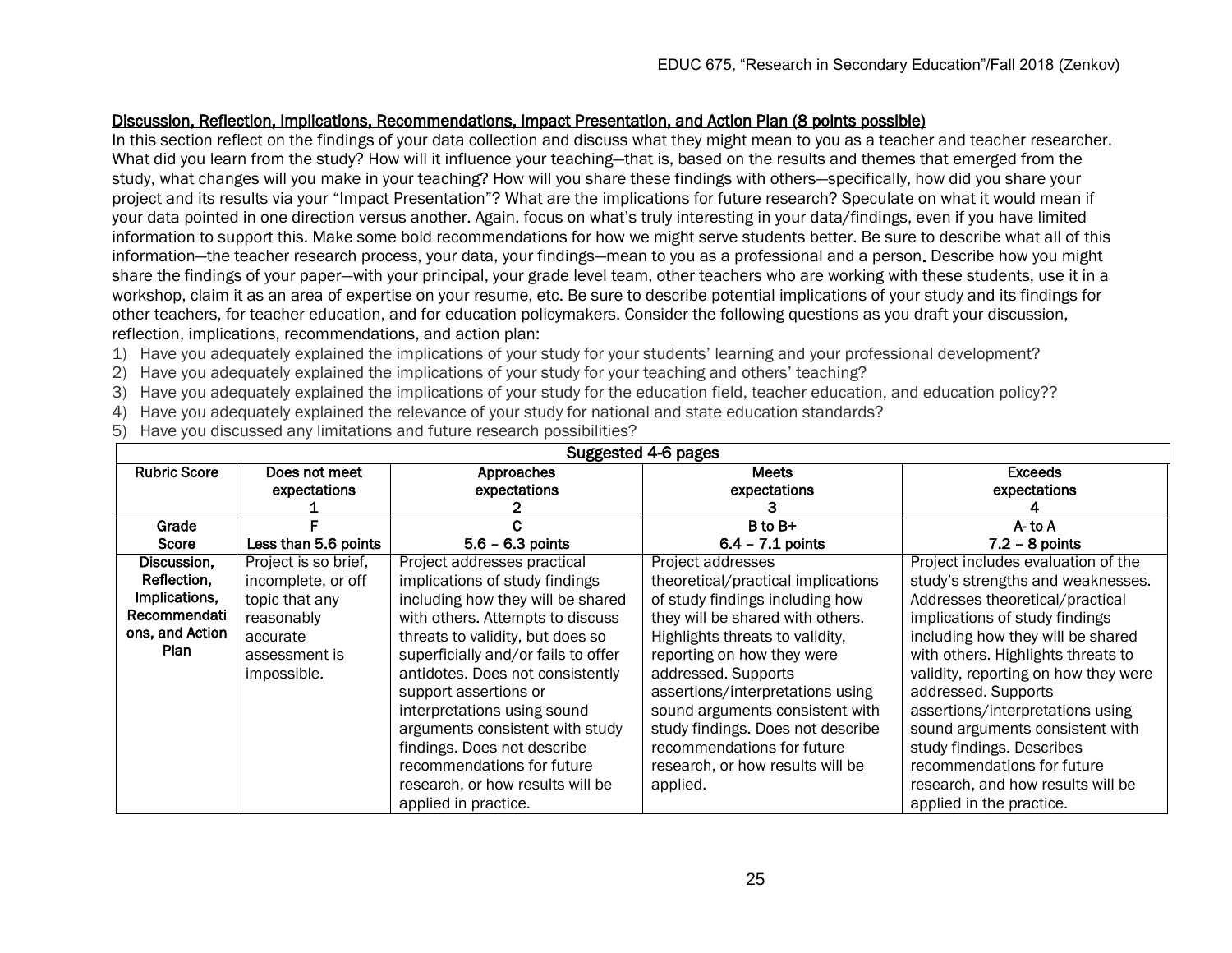### References, Appendices, Writing Styles, Mechanics, and General Notes (4 points possible)

Include a complete list of references in APA format. Append all appropriate materials, including, if relevant, any questionnaires, inventories, assessments, sample student work, etc. Include at least one example of each tool you use—it's ideal to include one blank version and one version completed by one of your research subjects. In addition, follow these general guidelines:

- The model for your study report is not a master's thesis nor traditional class research paper, but rather paper that focuses more on practicalizing theory for your teaching practice.
- You may find it helpful to select a journal whose research emphasis and readership match your research topic and follow its manuscript submission criteria.
- It is expected that the entire project will be described in a minimum 25-30 page paper
- Write in the past tense as much as it makes sense to do so
- Your paper must be anonymous; do not include names of your school district/division, school, teachers, or students
- Be sure to make a personal and professional connection to your topic and project
- Citations are not necessary in the introduction
- Feel free to revise your questions based on data, to make these questions more focused

Consider the following questions as you draft your references and appendices and consider the overall writing quality of your paper:

- 1) Did you follow the APA style for the report for a running head, page numbering, references, citations, and the appendix?
- 2) Does the report include a title page with project title, author's name, and author's professional affiliation?
- 3) Are references current and from different sources?
- 4) Are all references cited in the research report included in the references? Have you provided a complete reference list of all print and non-print (Internet) references?
- 5) Is the report coherent, concise, and well structured with a clear purpose?
- 6) Is the report grammatically correct with proper usage of language?
- 7) Does the report have your distinctive focus and voice? Have you used professional language (i.e., no jargon)? Have you written in an accessible style and presentation?